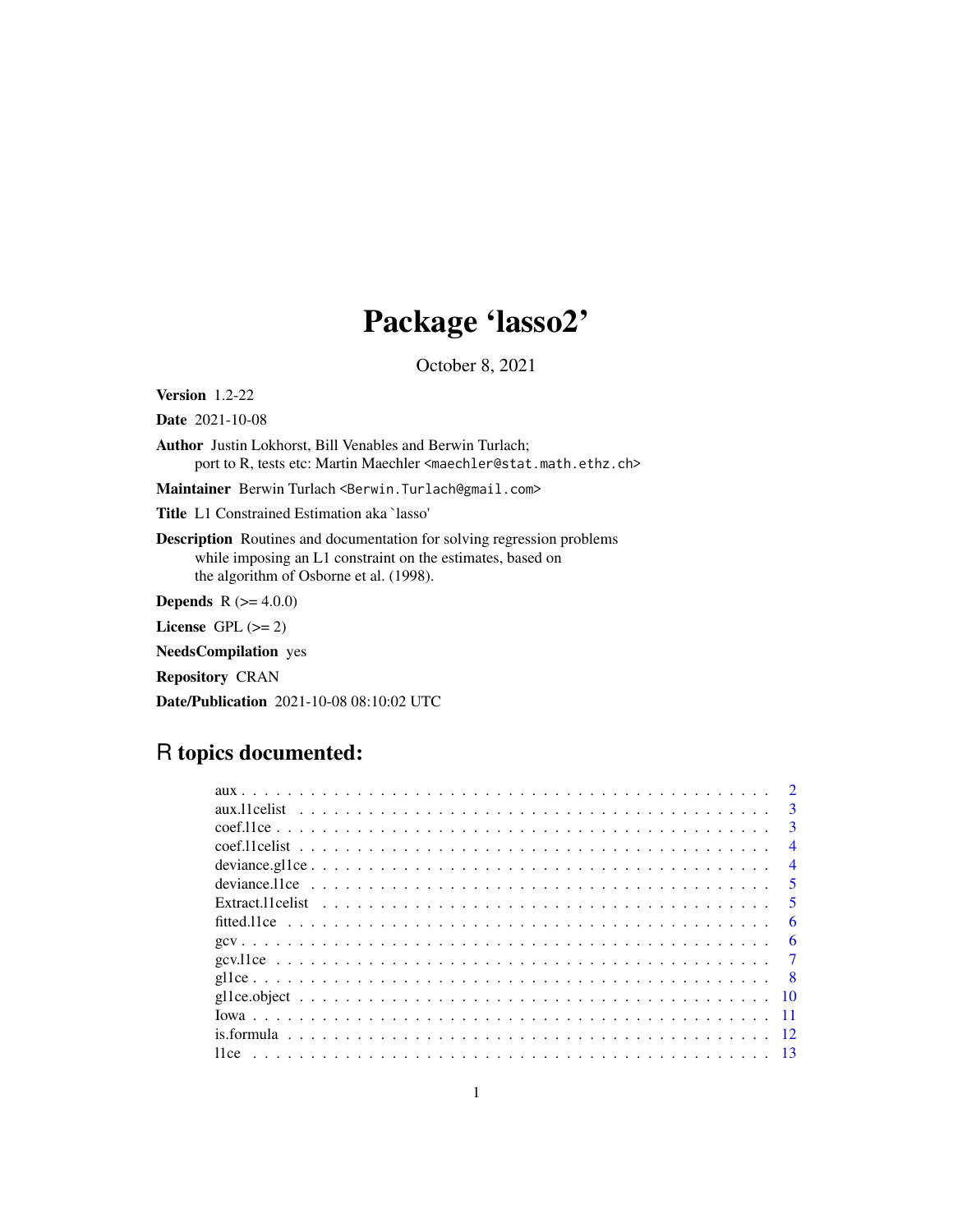#### <span id="page-1-0"></span>2 aux  $\alpha$

#### $\bf 30$  $\bf 30$

<span id="page-1-1"></span>aux *Extract Auxiliary Information From an Object*

## Description

Generic function for extracting auxiliary information from fitted model objects.

## Usage

aux(object, ...)

## Arguments

| object | fitted model object (here typically of class 11 celist, see aux. 11 celist). |
|--------|------------------------------------------------------------------------------|
| .      | potentilly further arguments passed to methods.                              |

## Details

See documentation (technical reports).

## Value

a matrix with the bound(s) (relative [if used] and absolute) and the Lagrangian(s) for the fitted model(s).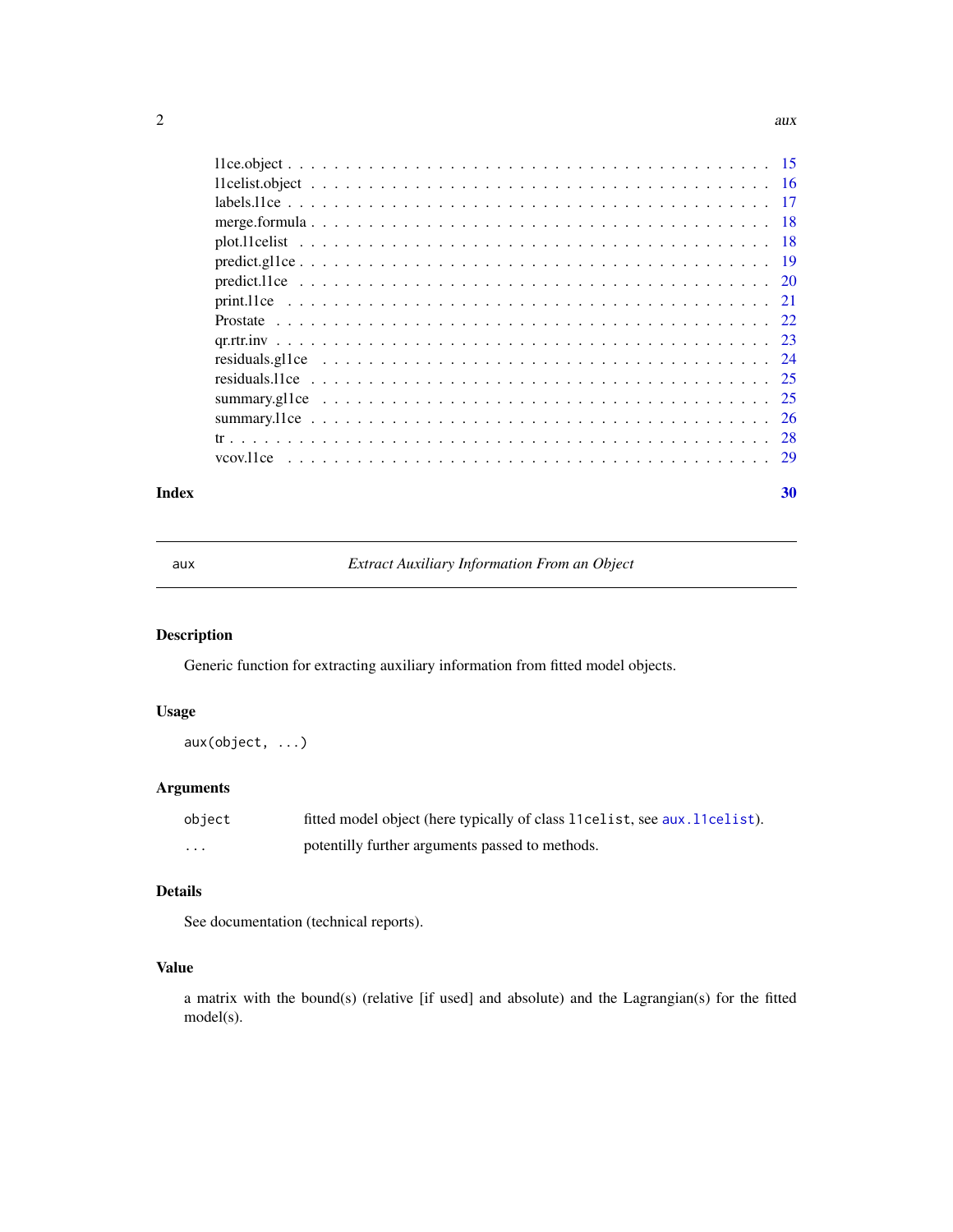<span id="page-2-1"></span><span id="page-2-0"></span>

This is a method for the function aux() for objects inheriting from class l1celist. See [aux](#page-1-1) for the general behavior of this function and for the interpretation of object.

#### Usage

## S3 method for class 'l1celist' aux(object, ...)

## Arguments

| object   | fitted model object (here typically of class 11 cel is t). |
|----------|------------------------------------------------------------|
| $\cdots$ | potentially further arguments passed to methods.           |

| coef.l1ce | Coefficients of an 'llce' Object |  |
|-----------|----------------------------------|--|
|           |                                  |  |

## Description

This is a method for [coef\(](#page-0-0)) for objects inheriting from class l1ce. See [coef](#page-0-0) for the general behavior of this function and for the interpretation of object.

#### Usage

```
## S3 method for class 'l1ce'
coef(object, all=TRUE, constrained=FALSE, ...)
```

| object      | an object of class 11ce, see help on 11ce. object.                               |
|-------------|----------------------------------------------------------------------------------|
| all         | logical; if false, then only the non-zero coefficients are returned.             |
| constrained | logical; if true, then only the coefficients that were constrained are returned. |
| $\ddotsc$   | possibly further arguments (none at the moment).                                 |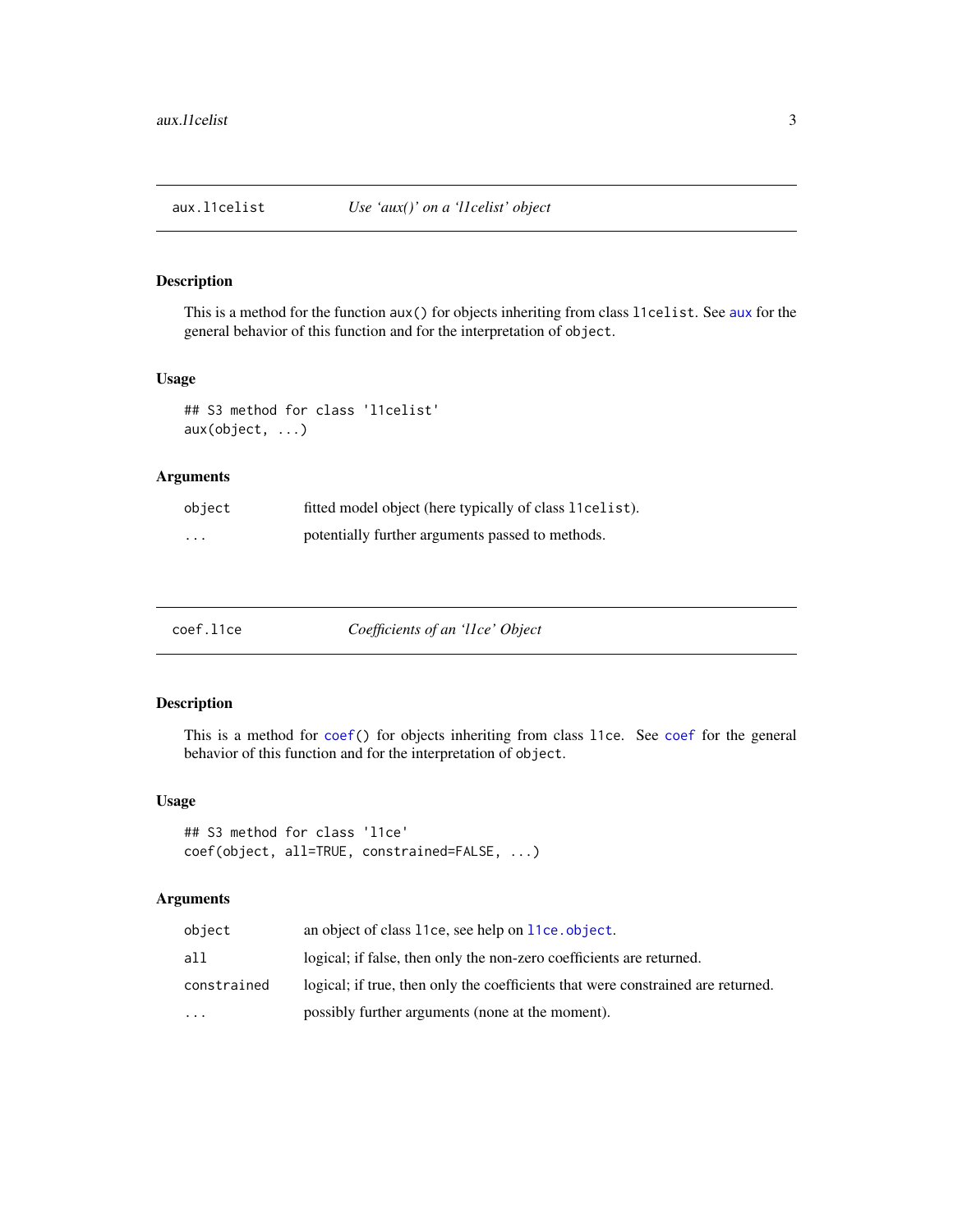<span id="page-3-0"></span>

This is a method for [coef\(](#page-0-0)) for objects inheriting from class l1celist. See [coef](#page-0-0) for the general behavior of this function and for the interpretation of object.

## Usage

```
## S3 method for class 'l1celist'
coef(object, all=TRUE, constrained=FALSE, ...)
```
## Arguments

| object      | an object of class 11 celist, see help on 11 celist. object.                                                 |
|-------------|--------------------------------------------------------------------------------------------------------------|
| all         | logical; if false, then the coefficients that are zero in all fitted models of the list<br>are not returned. |
| constrained | logical; if true, then only the coefficients that were constrained are returned.                             |
| $\cdots$    | possibly further arguments (none at the moment).                                                             |

| deviance.gl1ce | Deviance Method for 'gl1ce' Objects |  |
|----------------|-------------------------------------|--|
|                |                                     |  |

## Description

This is a method of the generic function [deviance\(](#page-0-0)) for objects inheriting from class gl1ce (see help[\(gl1ce.object\)](#page-9-1)).

#### Usage

```
## S3 method for class 'gl1ce'
deviance(object, ...)
```
#### Arguments

| object   | an object inheriting from class gl 1 ce.         |
|----------|--------------------------------------------------|
| $\cdots$ | possibly further arguments (none at the moment). |

## See Also

[deviance](#page-0-0) for the general behavior of this function and for the interpretation of object.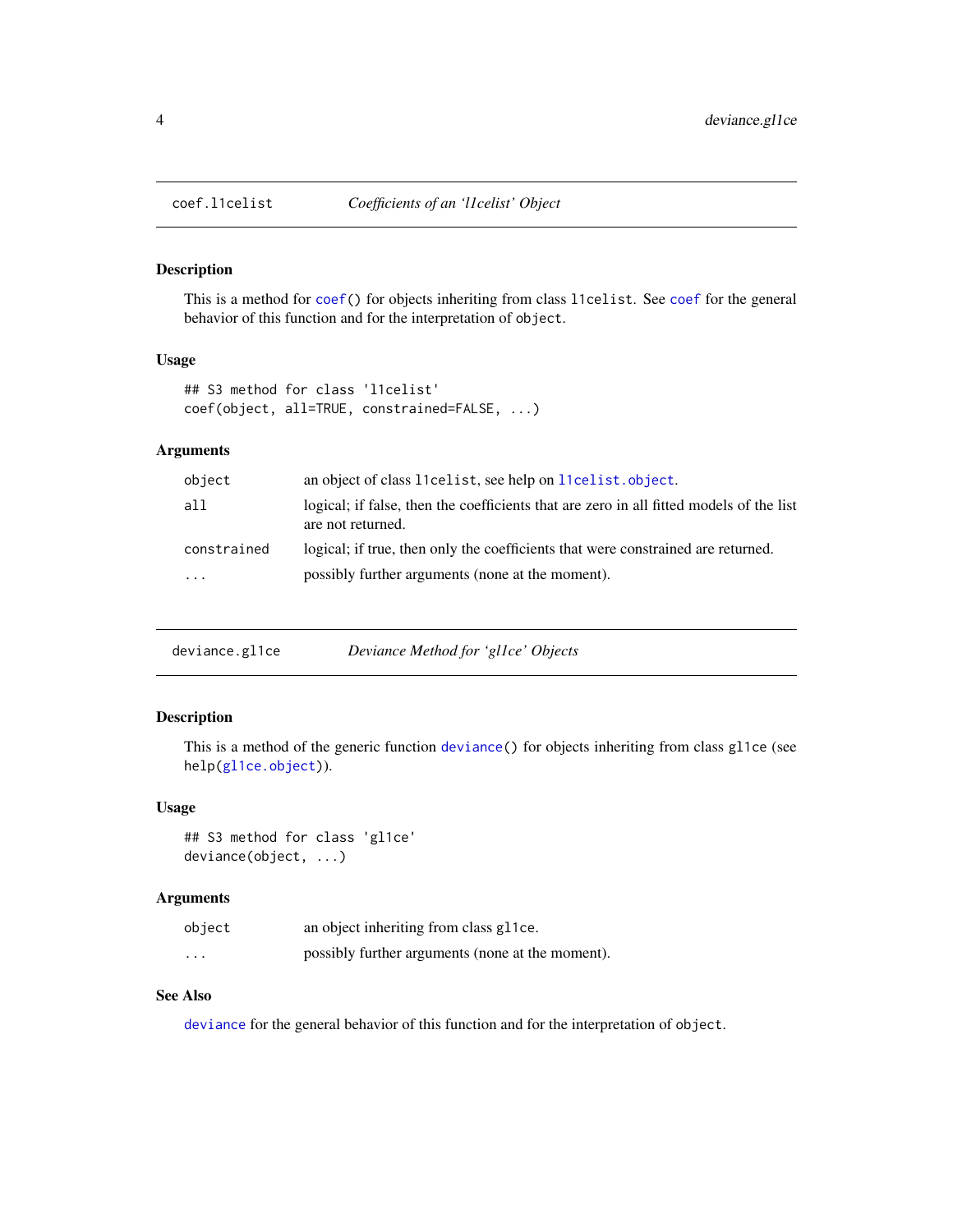<span id="page-4-0"></span>

These are methods of the generic function [deviance\(](#page-0-0)) for objects inheriting from class l1ce or l1celist (see help[\(l1ce.object\)](#page-14-1) and help[\(l1celist.object\)](#page-15-1)).

#### Usage

```
## S3 method for class 'l1ce'
deviance(object, ...)
## S3 method for class 'l1celist'
deviance(object, ...)
```
## Arguments

| object   | an object inheriting from class 11ce or 11 celist, respectively. |
|----------|------------------------------------------------------------------|
| $\cdots$ | possibly further arguments (none at the moment).                 |

## See Also

[deviance](#page-0-0) for the general behavior of this function and for the interpretation of object.

| Extract.l1celist | Extract Parts of a 'llcelist' Object |  |
|------------------|--------------------------------------|--|
|                  |                                      |  |

## Description

Allows the user to extract values from a l1celist object by using subscripts.

#### Usage

```
## S3 method for class 'l1celist'
x[\ldots, drop = TRUE]## S3 method for class 'l1celist'
x[\ldots, drop = TRUE]]
```

| x        | an object inheriting from class "lovelist".                                                                                                                                            |
|----------|----------------------------------------------------------------------------------------------------------------------------------------------------------------------------------------|
| $\cdots$ | a specification of indices – see Extract.                                                                                                                                              |
| drop     | logical defaulting to TRUE. If only one model is subscribed, then it is returned<br>as an object of class "11ce". If drop=F, then an object of class "11celist" is<br>always returned. |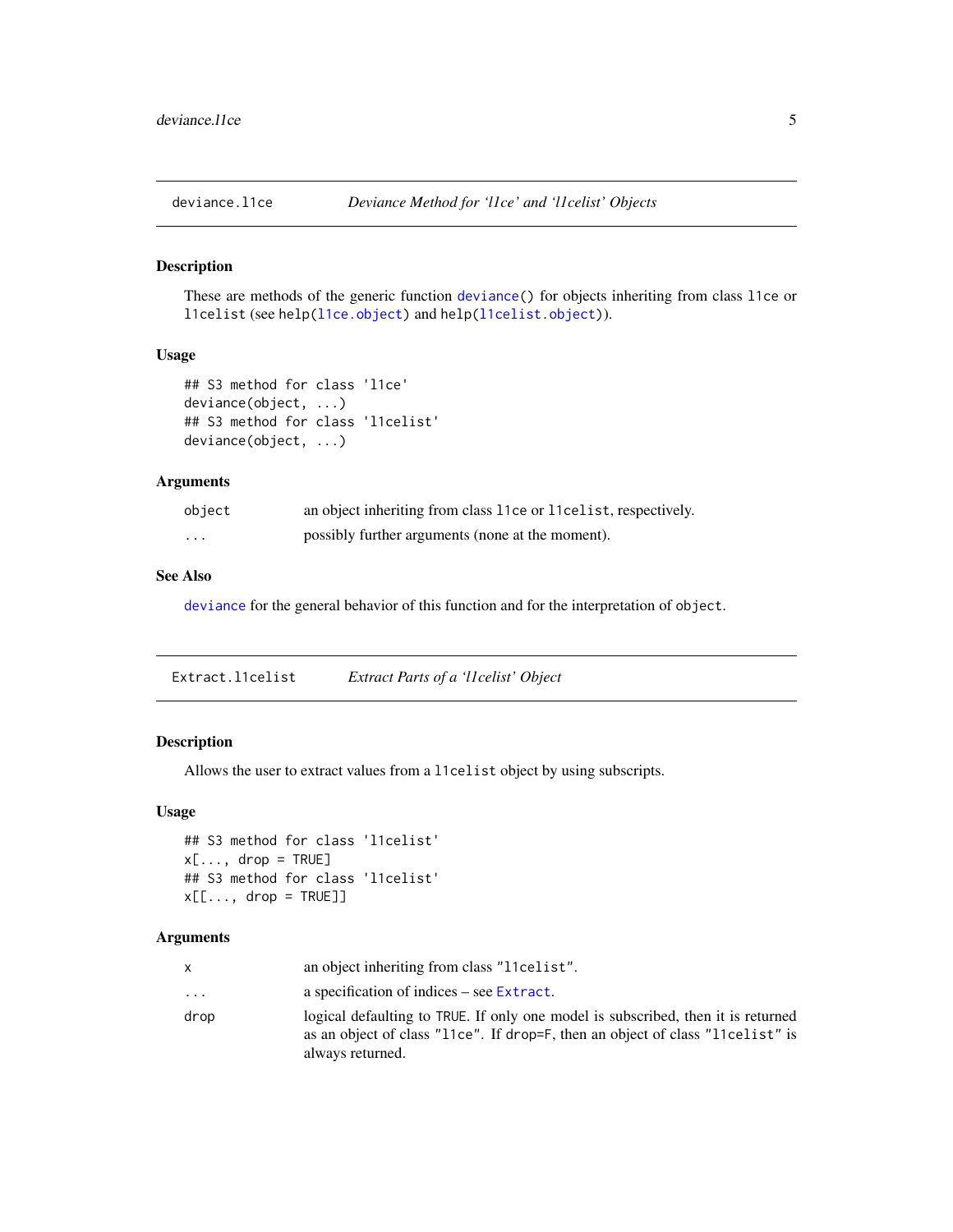## <span id="page-5-0"></span>Value

an object of class "l1celist" or class "l1ce" extracted from the original list.

<span id="page-5-2"></span>fitted.l1ce *Fitted Values for 'l1ce', 'l1celist' and 'gl1ce' Objects*

#### Description

These are methods of the generic function [fitted\(](#page-0-0)) for objects inheriting from class l1ce or l1celist (see help[\(l1ce.object\)](#page-14-1) and help[\(l1celist.object\)](#page-15-1)).

#### Usage

```
## S3 method for class 'l1ce'
fitted(object, ...)
## S3 method for class 'l1celist'
fitted(object, ...)
```
## Arguments

| object                  | an object inheriting from class 11ce or 11 celist, e.g., an gl1ce one (see |
|-------------------------|----------------------------------------------------------------------------|
|                         | glice.object).                                                             |
| $\cdot$ $\cdot$ $\cdot$ | further potential arguments passed to methods.                             |

## See Also

[fitted](#page-0-0) for the general behavior of this function and for the interpretation of object.

<span id="page-5-1"></span>gcv *Generalised Cross-Validation Score*

## Description

Extracts the generalised cross-validation score(s) from fitted model objects.

## Usage

gcv(object, ...)

| object | fitted model object; see gcv methods for details. |
|--------|---------------------------------------------------|
| .      | arguments passed to methods.                      |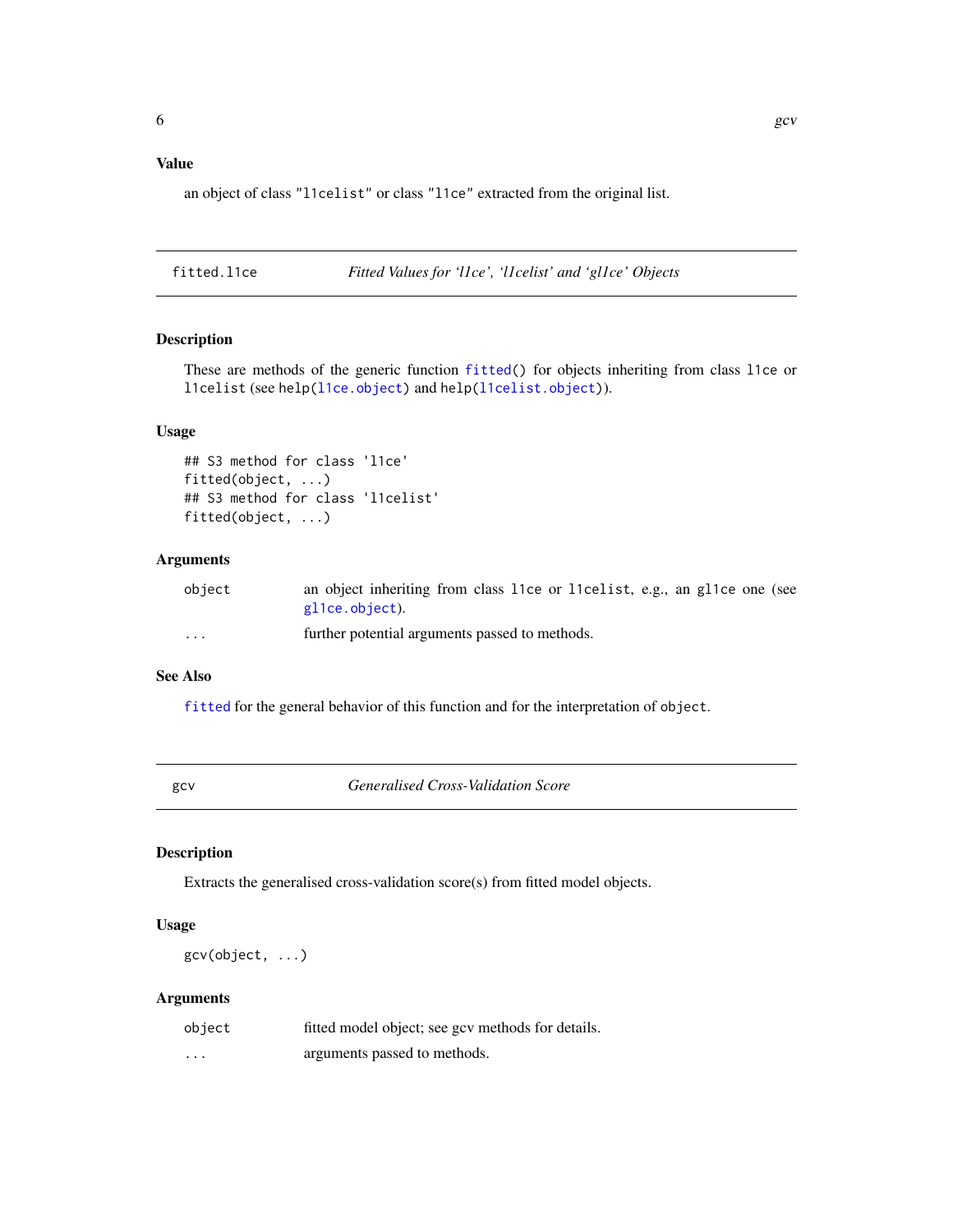#### <span id="page-6-0"></span>gcv.l1ce  $\sim$  7

## Details

See documentation.

## Value

A vector (or matrix) with the bound(s) (relative [if used] and absolute), the Lagrangian(s) and the generalised cross-validation score(s) for the fitted model(s).

gcv.l1ce *'gcv()' Methods for 'l1ce' and 'l1celist' Objects.*

## Description

This is a method for the function gcv() for objects inheriting from class l1ce or l1celist.

#### Usage

```
## S3 method for class 'l1ce'
gcv(object, type = c("OPT", "Tibshirani"),
    gen.inverse.diag = 0, ...)
## S3 method for class 'l1celist'
gcv(object, type = c("OPT", "Tibshirani"),
    gen.inverse.diag = 0, ...)
```
## Arguments

| object           | an object of class 11ce or 11celist.                                                                                                                                                                                                                                                                                                    |
|------------------|-----------------------------------------------------------------------------------------------------------------------------------------------------------------------------------------------------------------------------------------------------------------------------------------------------------------------------------------|
| type             | character (string) indicating whether to use the covariance formula of Osborne,<br>Presnell and Turlach or the formula of Tibshirani.                                                                                                                                                                                                   |
| gen.inverse.diag |                                                                                                                                                                                                                                                                                                                                         |
|                  | if Tibshirani's formula for the covariance matrix is used, this value is used for<br>the diagonal elements of the generalised inverse that appears in the formula that<br>corresponds to parameters estimated to be zero. The default is 0, i.e. use the<br>Moore-Penrose inverse. Tibshirani's code uses gen. inverse. $diag = 1e11$ . |
| $\cdot$          | further potential arguments passed to methods.                                                                                                                                                                                                                                                                                          |

#### Details

See documentation.

## See Also

[gcv](#page-5-1) for the general behavior of this function; [l1ce.object](#page-14-1) and [l1celist.object](#page-15-1) for description of the object argument.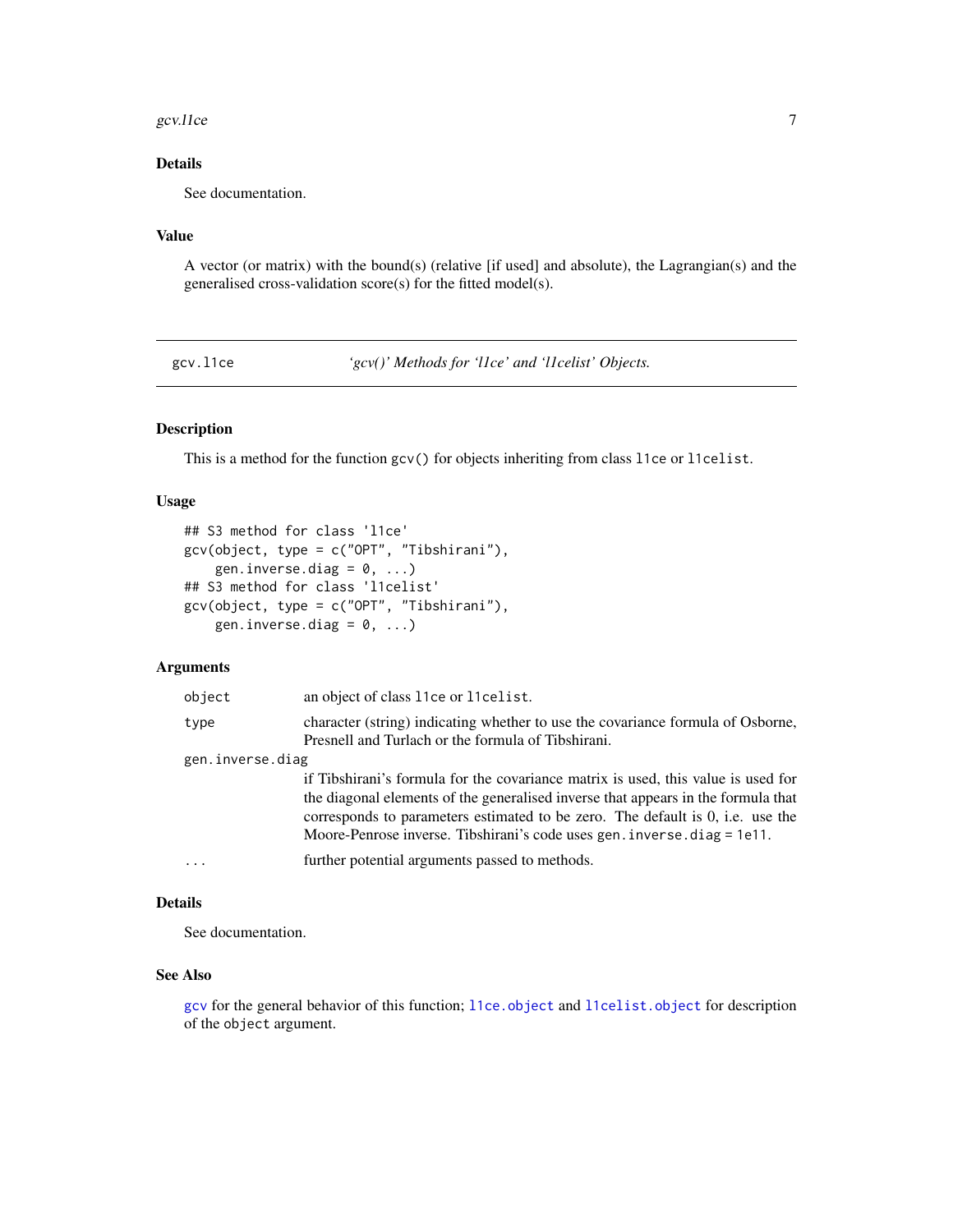<span id="page-7-1"></span><span id="page-7-0"></span>

Fit a generalized regression problem while imposing an L1 constraint on the parameters. Returns an object of class gl1ce.

## Usage

```
gl1ce(formula, data = parent.frame(), weights, subset, na.action,
      family = gaussian, control = glm.control(...), sweep.out = \sim 1,
      x = FALSE, y = TRUE, contrasts = NULL, standardize = TRUE,
      guess.constrained.coefficients = double(p), bound = 0.5, ...)
## S3 method for class 'gl1ce'
family(object, ...)
```

| formula   | a formula, with the response on the left hand side of a $\sim$ operator, and the terms,<br>separated by a + operator, on the right hand side.                                                                                                                                                                                                                                                              |
|-----------|------------------------------------------------------------------------------------------------------------------------------------------------------------------------------------------------------------------------------------------------------------------------------------------------------------------------------------------------------------------------------------------------------------|
| data      | a data. frame in which to interpret the variables named in the formula, the<br>weights, the subset and the sweep. out argument. If this is missing, then the<br>variables in the formula should be globally available.                                                                                                                                                                                     |
| weights   | vector of observation weights. The length of weights must be the same as<br>the number of observations. The weights must be strictly positive, since zero<br>weights are ambiguous, compared to use of the subset argument.                                                                                                                                                                                |
| subset    | expression saying which subset of the rows of the data should be used in the fit.<br>This can be a logical vector (which is replicated to have length equal to the num-<br>ber of observations), or a numeric vector indicating which observation numbers<br>are to be included, or a character vector of the row names to be included. All<br>observations are included by default.                       |
| na.action | a function to be applied to the model. frame after any subset argument has been<br>used. The default (with na. fail) is to create an error if any missing values<br>are found. A possible alternative is na.omit, which deletes observations that<br>contain one or more missing values.                                                                                                                   |
| family    | a family object - a list of functions and expressions for defining the link and<br>variance functions, initialization and iterative weights. Families supported are<br>gaussian, binomial, poisson, Gamma, inverse.gaussian and quasi. Functions<br>like binomial produce a family object, but can be given without the parentheses.<br>Family functions can take arguments, as in binomial (link=probit). |
| control   | a list of iteration and algorithmic constants. See glm.control for their names and<br>default values. These can also be set as arguments to gl1ce itself.                                                                                                                                                                                                                                                  |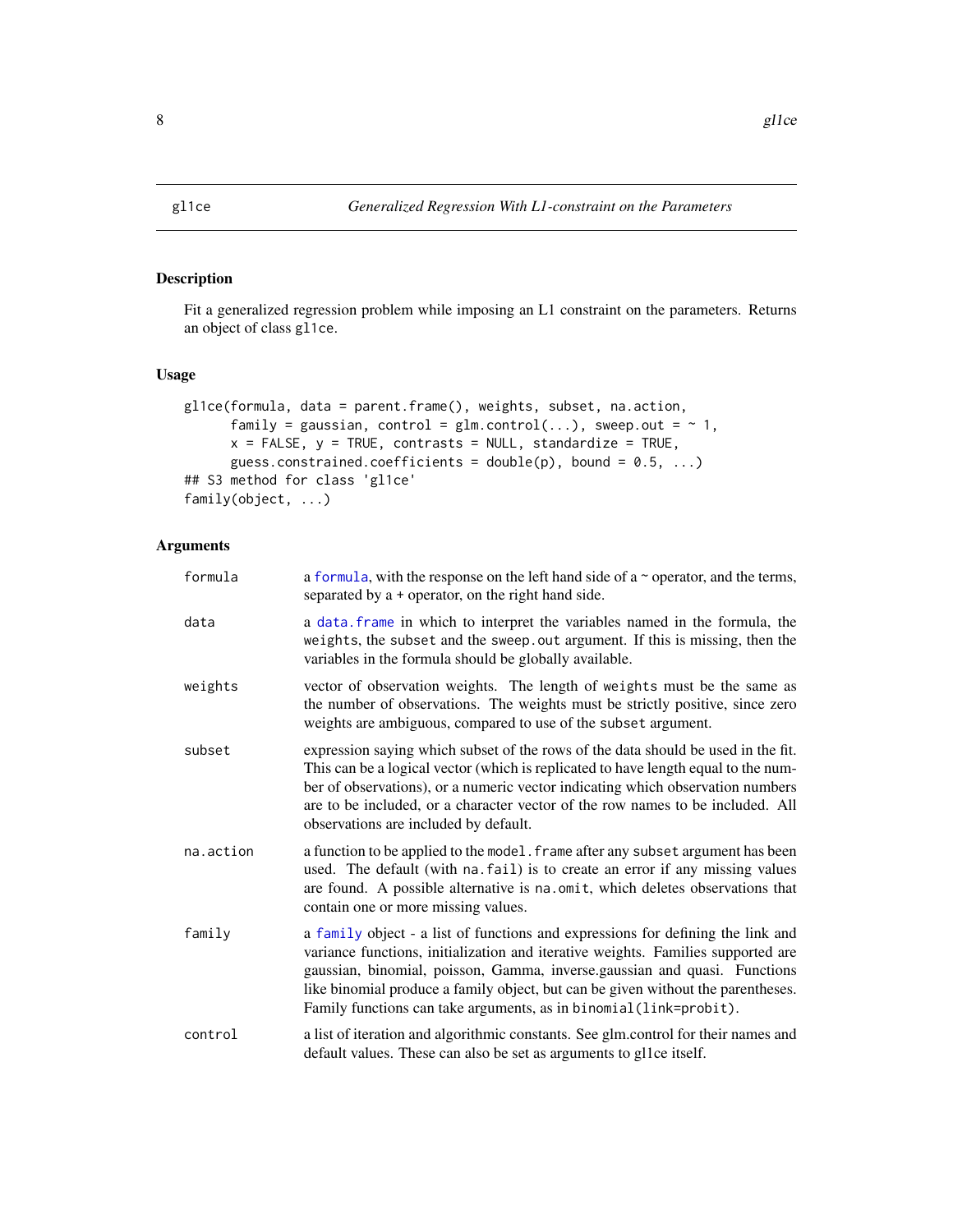<span id="page-8-0"></span>

| sweep.out   | a formula object, variables whose parameters are not put under the constraint<br>are swept out first. The variables should appear on the right of a $\sim$ operator and<br>be separated by + operators. Default is $\sim$ 1, i.e. the constant term is not under<br>the constraint. If this parameter is NULL, then all parameters are put under the<br>constraint.            |
|-------------|--------------------------------------------------------------------------------------------------------------------------------------------------------------------------------------------------------------------------------------------------------------------------------------------------------------------------------------------------------------------------------|
| X           | logical flag: if TRUE, the model matrix is returned in component x.                                                                                                                                                                                                                                                                                                            |
| У           | logical flag: if TRUE, the response is returned in component y.                                                                                                                                                                                                                                                                                                                |
| contrasts   | a list giving contrasts for some or all of the factors appearing in the model<br>formula. The elements of the list should have the same name as the variable<br>and should be either a contrast matrix (specifically, any full-rank matrix with as<br>many rows as there are levels in the factor), or else a function to compute such<br>a matrix given the number of levels. |
| standardize | logical flag: if TRUE, then the columns of the model matrix that correspond to<br>parameters that are constrained are standardized to have empirical variance one.<br>The standardization is done after taking possible weights into account and after<br>sweeping out variables whose parameters are not constrained.                                                         |
|             | guess.constrained.coefficients                                                                                                                                                                                                                                                                                                                                                 |
|             | initial guess for the parameters that are constrained.                                                                                                                                                                                                                                                                                                                         |
| bound       | numeric, either a single number or a vector: the constraint(s) that is/are put onto<br>the L1 norm of the parameters.                                                                                                                                                                                                                                                          |
|             | potential arguments for glm.control, as default for the control argument<br>above.                                                                                                                                                                                                                                                                                             |
| object      | an R object of class "g11ce".                                                                                                                                                                                                                                                                                                                                                  |
|             |                                                                                                                                                                                                                                                                                                                                                                                |

#### Value

an object of class gl1ce is returned by gl1ce(). See [gl1ce.object](#page-9-1) for details.

## References

See the references in [l1ce](#page-12-1).

Justin Lokhorst (1999). The LASSO and Generalised Linear Models, Honors Project, Nov. 1999, Dept.Statist., Univ. of Adelaide.

## See Also

[glm](#page-0-0) for unconstrained generalized regression modeling.

## Examples

```
## example from base:
data(esoph)
summary(esoph)
## effects of alcohol, tobacco and interaction, age-adjusted
modEso <- formula(cbind(ncases, ncontrols) ~ agegp + tobgp * alcgp)
glm.E <- glm(modEso, data = esoph, family = binomial())
gl1c.E \leq gl1ce(modEso, data = esoph, family = binomial())
```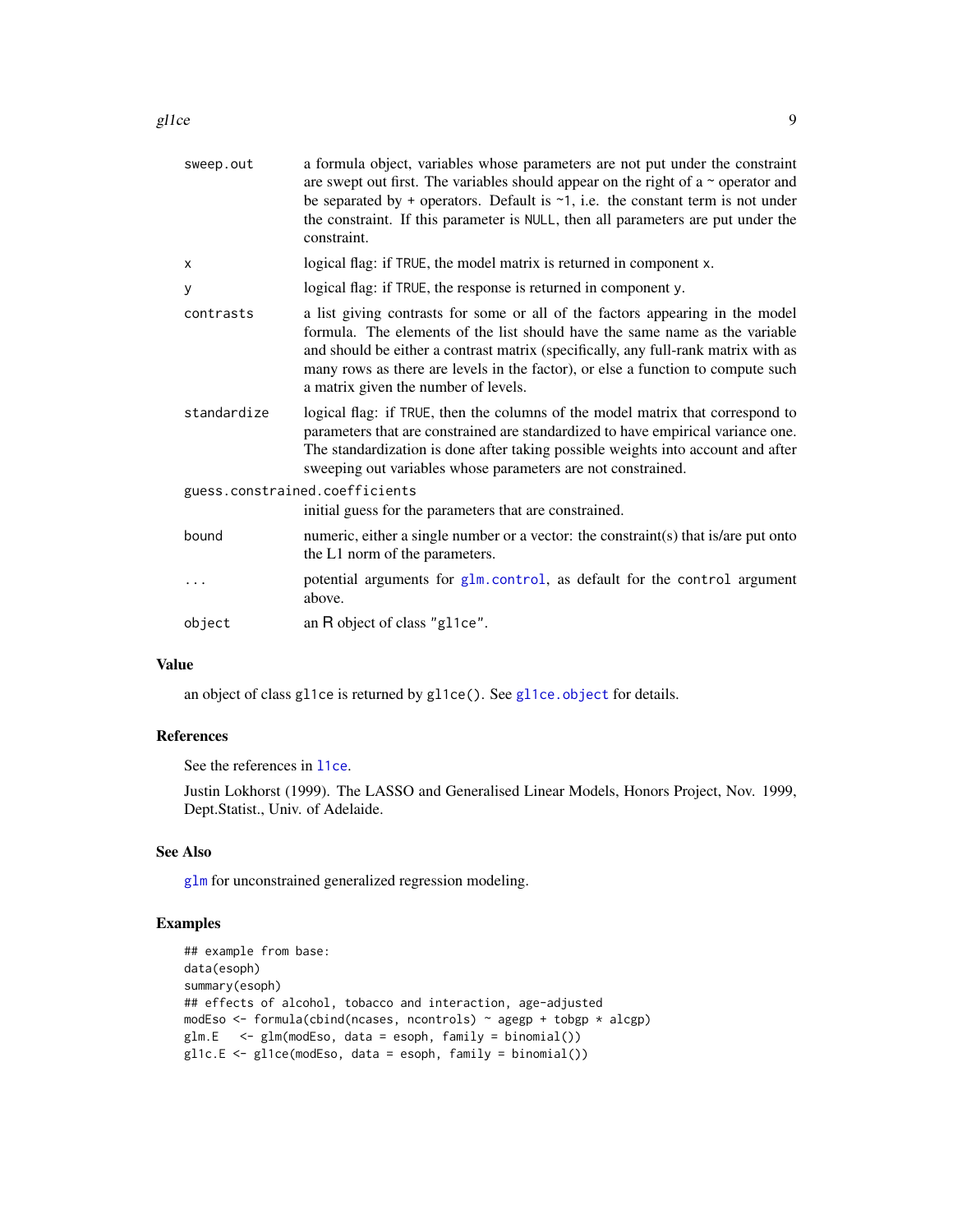```
gl1c.E
plot(residuals(gl1c.E) ~ fitted(gl1c.E))
sg1c <- summary(gl1c.E)
sg1c
## Another comparison glm() / gl1c.E:
plot(predict(glm.E, type="link"), predict(glm.E, type="response"),
     xlim = c(-3, 0)points(predict(gl1c.E, type="link"), predict(gl1c.E, type="response"),
      col = 2, cex = 1.5
```
labels(gl1c.E)#-- oops! empty!!

<span id="page-9-1"></span>gl1ce.object *Generalized L1 Constrained Estimation Model Object*

#### Description

These are objects of class gl1ce They represent the fit of a generalized regression model under an L1 constraint on (some of) the parameters.

## Details

The residuals, fitted values, coefficients, and effects should be extracted by the generic functions of the same name, rather than by the \$ operator.

## **GENERATION**

This class of objects is returned from the gl1ce function to represent a fitted model.

## **METHODS**

The gl1ce class of objects has methods for the following generic functions: deviance, predict, print, residuals, summary. Other generic functions are inherited from the class l1ce.

## **STRUCTURE**

The following components must be included in a legitimate gl1ce object.

- coefficients the coefficients of the fit of the response to the columns of the model matrix. The names of the coefficients are the names of the columns of the model matrix.
- residuals the residuals from the fit. If weights were used, then the residuals are the raw residuals the weights are not taken into account. If you need residuals that all have the same variance, then use the residuals function with type="pearson".
- fitted.values the fitted values from the fit. If weights were used, the fitted values are not adjusted for the weights.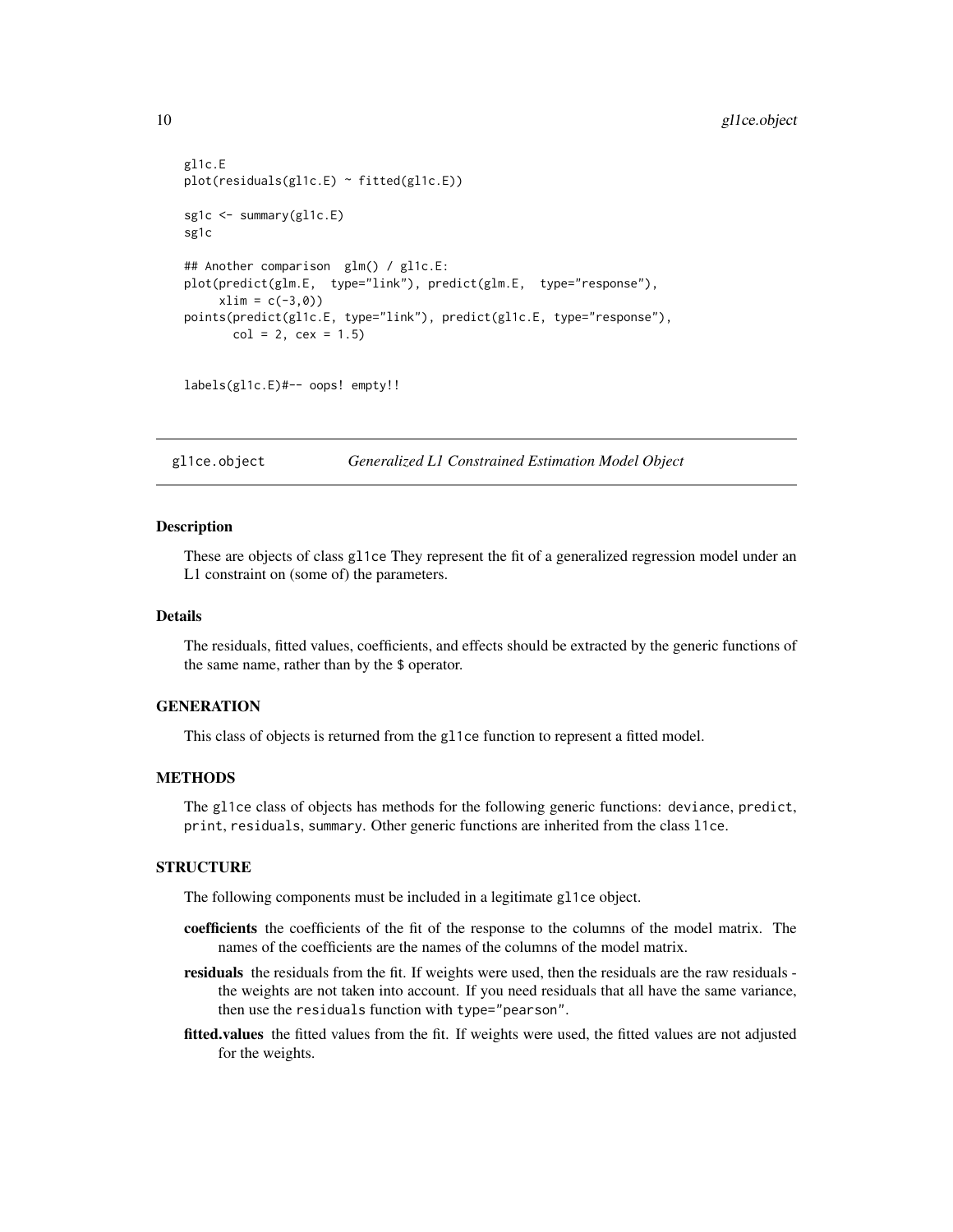<span id="page-10-0"></span>family the family of which the fitted regression model belongs, eg., binomial (link=probit).

bound the (absolute) L1 constraint imposed on the parameters.

Lagrangian the value of the Lagrangian that enforces the constraint at the solution.

- xtx the moment matrix of the variables that are under the constraint. (After taking weights, sweepout variables and standardization into account).
- xtr the product of the design matrix of the variables that are under the constraint (after taking weights, sweep-out variables and standardization into account) with the residual vector.
- constrained.coefficients the coefficients on the scale on which they are constrained. Useful as initial value for further fits.
- sweep.out information on the variables that are not under the constraint and on which the other variables and the response is projected first. Optional, not present if sweep.out = NULL.
- assign the list of assignments of coefficients (and effects) to the terms in the model. The names of this list are the names of the terms. The ith element of the list is the vector saying which coefficients correspond to the ith term. It may be of length 0 if there were no estimable effects for the term. See also R.assign below.
- terms an object of mode expression and class term summarizing the formula. Used by various methods, but typically not of direct relevance to users.
- call an image of the call that produced the object, but with the arguments all named and with the actual formula included as the formula argument.
- contrasts a list containing sufficient information to construct the contrasts used to fit any factors occurring in the model. The list contains entries that are either matrices or character vectors. When a factor is coded by contrasts, the corresponding contrast matrix is stored in this list. Factors that appear only as dummy variables and variables in the model that are matrices correspond to character vectors in the list. The character vector has the level names for a factor or the column labels for a matrix.
- x optionally the model matrix, if x=T.
- y optionally the response, if y=T.

#### See Also

[gl1ce](#page-7-1), [coefficients](#page-0-0).

Iowa *The Iowa Wheat Yield Data*

#### Description

The data gives the pre-season and three growing months' precipitation, the mean temperatures for the three growing months and harvest month, the year, and the yield of wheat for the USA state of Iowa, for the years 1930–1962.

#### Usage

data(Iowa)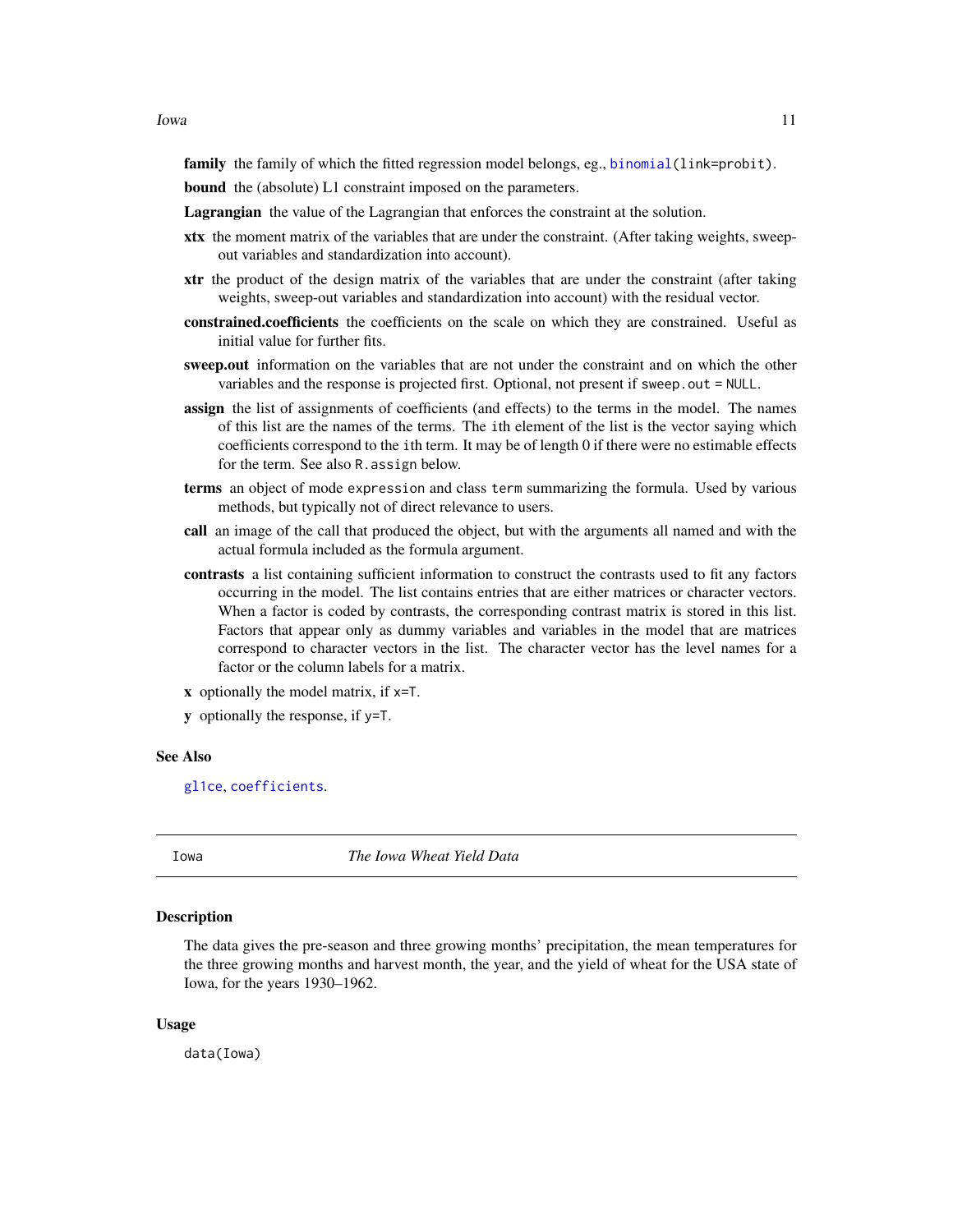#### <span id="page-11-0"></span>12 is.formula

## Format

The data frame has the following components:

Year Year of measurement (surrogate for variety improvements)

Rain0 Pre-season rainfall (in.)

Temp1 Mean temperature for the first growing month (deg. F)

Rain1 Rainfall for the first growing month (in.)

Temp2 Mean temperature for the second growing month (deg. F)

Rain2 Rainfall for the second growing month (in.)

Temp3 Mean temperature for the third growing month (deg. F)

Rain3 Rainfall for the third growing month (in.)

Temp4 Mean temperature for the harvest month (deg. F)

Yield Yield of wheat in Iowa for the given year (bush./acre)

## **CATEGORY**

Multiple regression; diagnostics.

#### Source

CAED Report, 1964. Quoted in Draper and Smith, Applied Regression Analysis.

#### Examples

data(Iowa) pairs(Iowa)

is.formula *Tests for Formula Objects*

#### Description

is.formula returns TRUE if x is an object of class "formula", and FALSE otherwise.

## Usage

```
is.formula(x)
```
## Arguments

x an R object to be tested.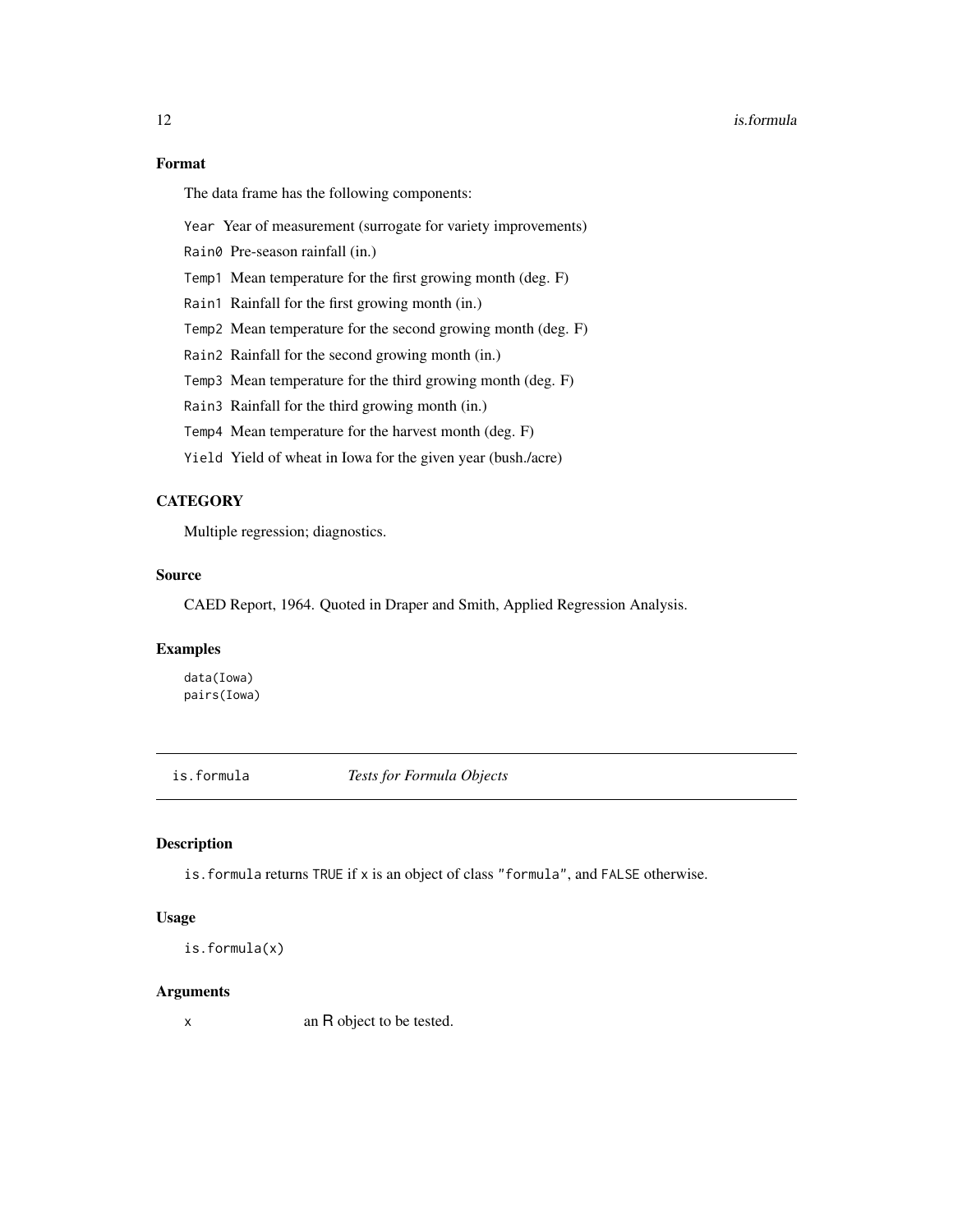Returns an object of class "l1ce" or "licelist" that represents fit(s) of linear models while imposing L1 constraint(s) on the parameters.

## Usage

```
l1ce(formula, data = parent.frame(), weights, subset, na.action,
     sweep.out = \sim 1, x = FALSE, y = FALSE,
     contrasts = NULL, standardize = TRUE,
     trace = FALSE, guess.constrained.coefficients = double(p),
     bound = 0.5, absolute.t = FALSE)
```

| formula   | a formula object, with the response on the left of a $\sim$ operator, and the terms,<br>separated by + operators, on the right.                                                                                                                                                                                                                                                      |
|-----------|--------------------------------------------------------------------------------------------------------------------------------------------------------------------------------------------------------------------------------------------------------------------------------------------------------------------------------------------------------------------------------------|
| data      | a data. frame in which to interpret the variables named in the formula, the<br>weights, the subset and the sweep. out argument. If this is missing, then the<br>variables in the formula should be globally available.                                                                                                                                                               |
| weights   | vector of observation weights. The length of weights must be the same as the<br>number of observations. The weights must be nonnegative and it is strongly<br>recommended that they be strictly positive, since zero weights are ambiguous,<br>compared to use of the subset argument.                                                                                               |
| subset    | expression saying which subset of the rows of the data should be used in the fit.<br>This can be a logical vector (which is replicated to have length equal to the num-<br>ber of observations), or a numeric vector indicating which observation numbers<br>are to be included, or a character vector of the row names to be included. All<br>observations are included by default. |
| na.action | a function to filter missing data. This is applied to the model. frame after any<br>subset argument has been used. The default (with na. fail) is to create an<br>error if any missing values are found. A possible alternative is na. omit, which<br>deletes observations that contain one or more missing values.                                                                  |
| sweep.out | a formula object, variables whose parameters are not put under the constraint<br>are swept out first. The variables should appear on the right of a $\sim$ operator and<br>be separated by + operators. Default is $\sim$ 1, i.e. the constant term is not under<br>the constraint. If this parameter is NULL, then all parameters are put under the<br>constraint.                  |
| х         | logical indicating if the model matrix should be returned in component x.                                                                                                                                                                                                                                                                                                            |
| у         | logical indicating if the response should be returned in component y.                                                                                                                                                                                                                                                                                                                |

<span id="page-12-1"></span><span id="page-12-0"></span>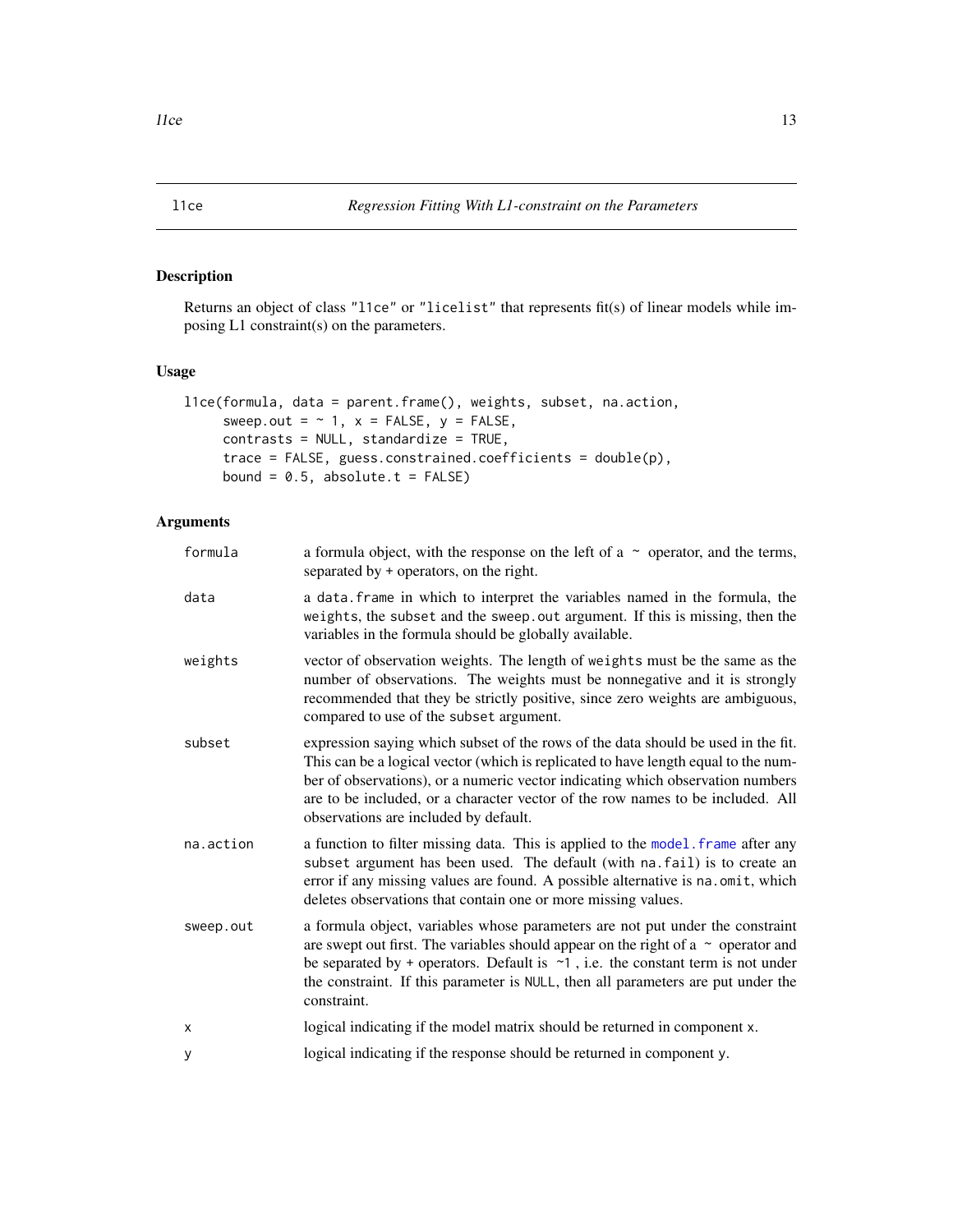<span id="page-13-0"></span>

| contrasts                      | a list giving contrasts for some or all of the factors appearing in the model<br>formula. The elements of the list should have the same name as the variable<br>and should be either a contrast matrix (specifically, any full-rank matrix with as<br>many rows as there are levels in the factor), or else a function to compute such<br>a matrix given the number of levels. |  |
|--------------------------------|--------------------------------------------------------------------------------------------------------------------------------------------------------------------------------------------------------------------------------------------------------------------------------------------------------------------------------------------------------------------------------|--|
| standardize                    | logical flag: if TRUE, then the columns of the model matrix that correspond to<br>parameters that are constrained are standardized to have emprical variance one.<br>The standardization is done after taking possible weights into account and after<br>sweeping out variables whose parameters are not constrained; see vignette for<br>details.                             |  |
| trace                          | logical flag: if TRUE, then the status during each iteration of the fitting is re-<br>ported.                                                                                                                                                                                                                                                                                  |  |
| guess.constrained.coefficients |                                                                                                                                                                                                                                                                                                                                                                                |  |
|                                | initial guess for the parameters that are constrained.                                                                                                                                                                                                                                                                                                                         |  |
| bound                          | numeric, either a single number or a vector: the constraint(s) that is/are put onto<br>the L1 norm of the parameters.                                                                                                                                                                                                                                                          |  |
| absolute.t                     | logical flag: if TRUE, then bound is an absolute bound and all entries in bound<br>can be any positive number. If FALSE, then bound is a relative bound and all<br>entries must be between 0 and 1; see vignette for details.                                                                                                                                                  |  |

## Value

an object of class l1ce (if bound was a single value) or l1celist (if bound was a vector of values) is returned. See [l1ce.object](#page-14-1) and [l1celist.object](#page-15-1) for details.

## References

Osborne, M.R., Presnell, B. and Turlach, B.A. (2000) On the LASSO and its Dual, *Journal of Computational and Graphical Statistics* 9(2), 319–337.

Tibshirani, R. (1996) Regression shrinkage and selection via the lasso, *Journal of the Royal Statistical Society, Series B* 58(1), 267–288.

## Examples

```
data(Iowa)
l1c.I \leftarrow l1ce(Yield \sim ., Iowa, bound = 10, absolute.t=TRUE)l1c.I
## The same, printing information in each step:
l1ce(Yield ~ ., Iowa, bound = 10, trace = TRUE, absolute.t=TRUE)data(Prostate)
l1c.P \leftarrow l1ce(lpsa \sim ., Prostate, bound=(1:30)/30)length(l1c.P)# 30 l1ce models
l1c.P # -- MM: too large; should do this in summary(.)!
```
 $plot(resid(11c.I) ~$ fitted( $11c.I$ ))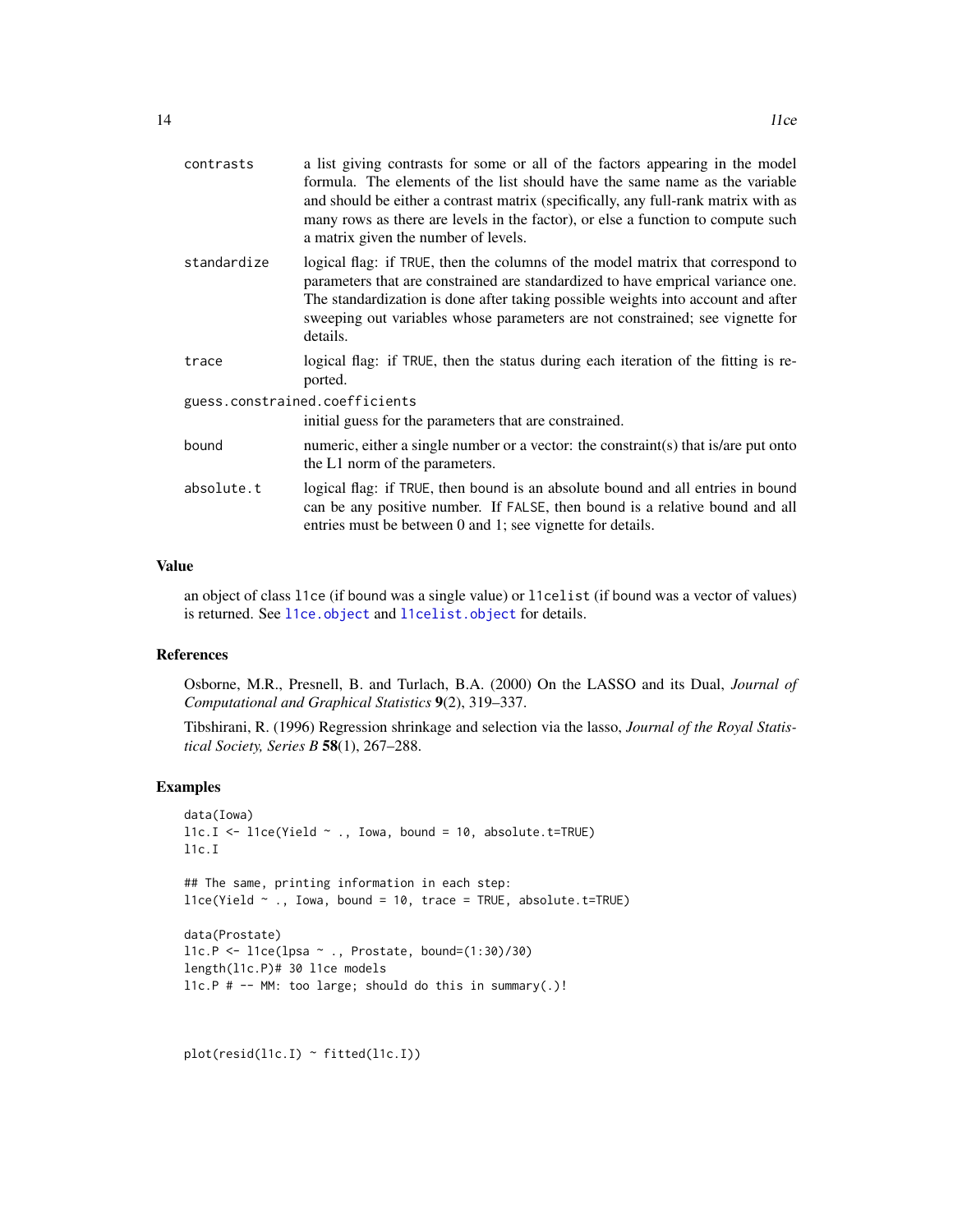#### <span id="page-14-0"></span>let the object that the contract of the contract of the contract of the contract of the contract of the contract of the contract of the contract of the contract of the contract of the contract of the contract of the contra

 $abline(h = 0, 1ty = 3, 1wd = .2)$ 

<span id="page-14-1"></span>l1ce.object *L1 Constrainted Estimation Model Object*

#### Description

These are objects of class "l1ce". They represent the fit of a regression model under an L1 constraint on (some of) the parameters.

#### Details

The residuals, fitted values, coefficients, and effects should be extracted by the generic functions of the same name, rather than by the \$ operator.

#### **GENERATION**

This class of objects is returned from the [l1ce](#page-12-1) function to represent a fitted model.

## **METHODS**

The "l1ce" class of objects has methods for the following generic functions: coef, deviance, fitted, formula, gcv, labels, predict, print, residuals, summary, vcov.

## **STRUCTURE**

The following components must be included in a legitimate l1ce object.

- coefficients the coefficients of the fit of the response to the columns of the model matrix. The names of the coefficients are the names of the columns of the model matrix.
- residuals the residuals from the fit. If weights were used, then the residuals are the raw residuals the weights are not taken into account. If you need residuals that all have the same variance, then use the residuals function with type="pearson".
- fitted.values the fitted values from the fit. If weights were used, the fitted values are not adjusted for the weights.

bound the (absolute) L1 constraint imposed on the parameters.

- relative.bound optional, the (relative) L1 constraint imposed on the parameters. Present if absolute.  $t = F$ .
- Lagrangian the value of the Lagrangian that enforces the constraint at the solution.
- xtx the moment matrix of the variables that are under the constraint. (After taking weights, sweepout variables and standardization into account).
- xtr the product of the design matrix of the variables that are under the constraint (after taking weights, sweep-out variables and standardization into account) with the residual vector.
- constrained.coefficients the coefficients on the scale on which they are constrained. Useful as initial value for further fits.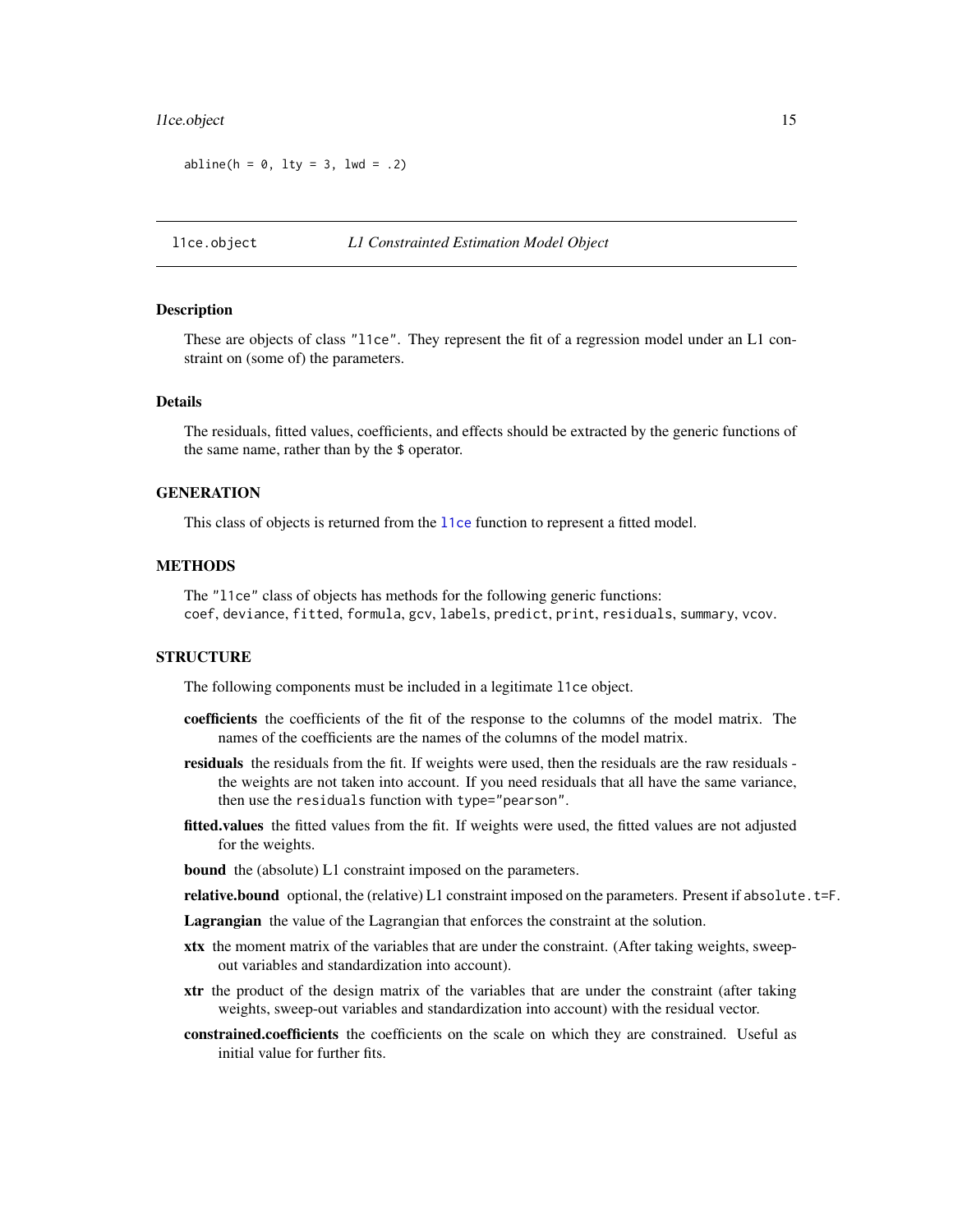- <span id="page-15-0"></span>sweep.out Optional information on the variables that are not under the constraint and on which the other variables and the response is projected first. Optional, not present if sweep.out = NULL.
- **assign** the list of assignments of coefficients (and effects) to the terms in the model. The names of this list are the names of the terms. The ith element of the list is the vector saying which coefficients correspond to the ith term. It may be of length 0 if there were no estimable effects for the term. See also R.assign below.
- terms an object of mode expression and class term summarizing the formula. Used by various methods, but typically not of direct relevance to users.
- call an image of the call that produced the object, but with the arguments all named and with the actual formula included as the formula argument.
- contrasts a list containing sufficient information to construct the contrasts used to fit any factors occurring in the model. The list contains entries that are either matrices or character vectors. When a factor is coded by contrasts, the corresponding contrast matrix is stored in this list. Factors that appear only as dummy variables and variables in the model that are matrices correspond to character vectors in the list. The character vector has the level names for a factor or the column labels for a matrix.
- x optionally the model matrix, if x=TRUE.
- y optionally the response, if y=TRUE.

#### See Also

[l1ce](#page-12-1), [coefficients](#page-0-0).

<span id="page-15-1"></span>l1celist.object *Object of Several L1 Constrained Estimation Models*

#### **Description**

These are objects of class "l1celist" They represent the fits of several regression models under an L1 constraint on (some of the parameters).

## Details

The residuals, fitted values, coefficients, and effects should be extracted by the generic functions of the same name, rather than by using the [[]] and the \$ operator.

#### **GENERATION**

This class of objects is returned from the l1ce function to represent a fitted model.

#### **METHODS**

The "localist" class of objects has methods for the following generic functions: [, [[, aux, coef, deviance, fitted, formula, gcv, labels, plot, print, residuals, vcov.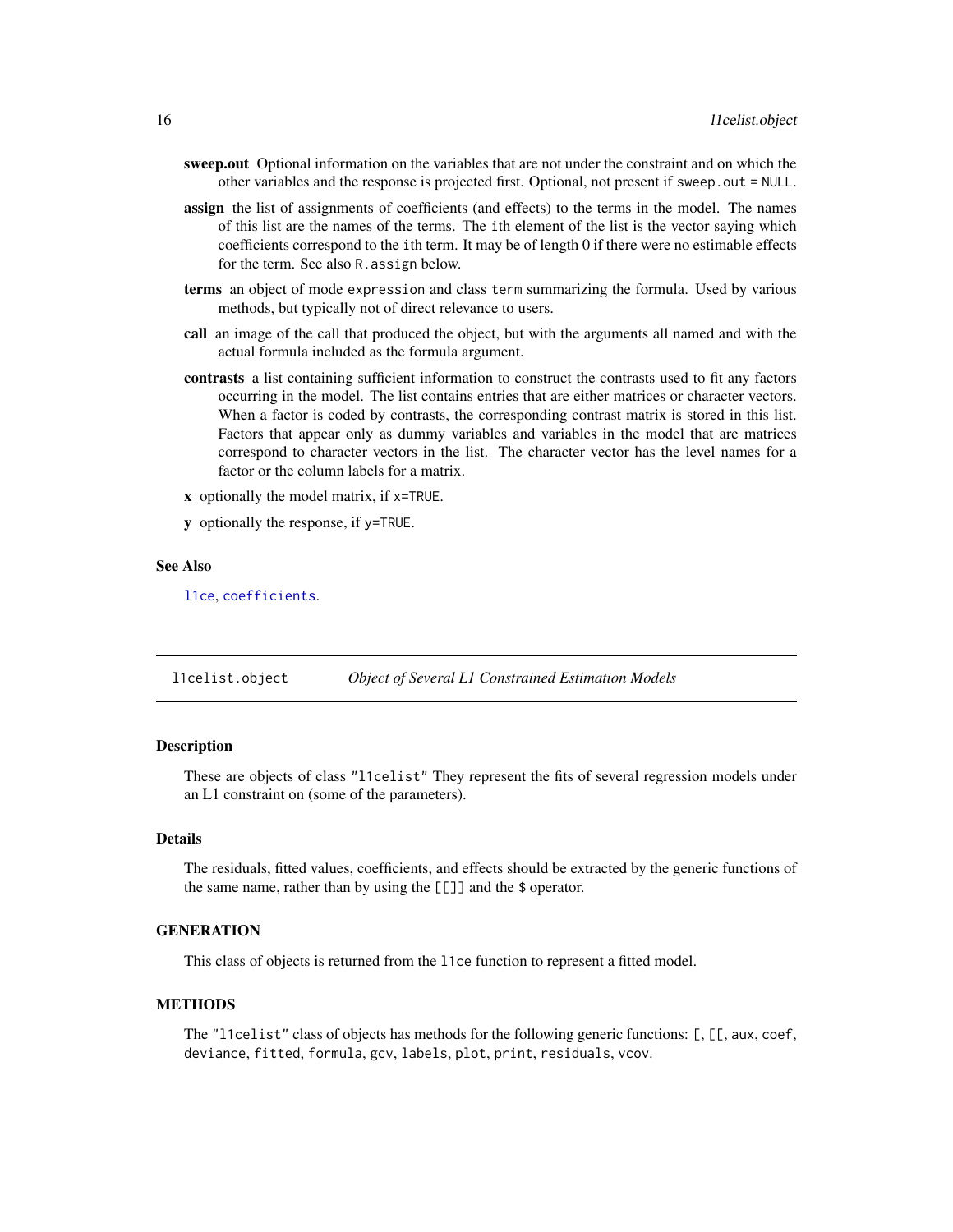#### <span id="page-16-0"></span>labels. Il ce qualitative and the set of the set of the set of the set of the set of the set of the set of the set of the set of the set of the set of the set of the set of the set of the set of the set of the set of the s

## **STRUCTURE**

An object of class l1celist is a list of lists. Each component of the list is a list with the information of an object of class l1ce that is unique for that information. All shared information is stored as attributes.

Each component of the list must include the following components for it to be a legitimate l1celist object.

- coefficients the coefficients of the fit of the response to the columns of the model matrix. The names of the coefficients are the names of the columns of the model matrix.
- residuals the residuals from the fit. If weights were used, then the residuals are the raw residuals the weights are not taken into account. If you need residuals that all have the same variance, then use the residuals function with type="pearson".
- fitted.values the fitted values from the fit. If weights were used, the fitted values are not adjusted for the weights.

bound the (absolute) L1 constraint imposed on the parameters.

relative.bound optional, the (relative) L1 constraint imposed on the parameters. Present if absolute.t=F.

Lagrangian the value of the Lagrangian that enforces the constraint at the solution.

- xtr the product of the design matrix of the variables that are under the constraint (after taking weights, sweep-out variables and standardization into account) with the residual vector.
- constrained.coefficients the coefficients on the scale on which they are constrained. Useful as initial value for further fits.

#### See Also

[l1ce](#page-12-1), [coefficients](#page-0-0).

labels.l1ce *'Labels' Method for 'l1ce' and 'l1celist' Objects*

#### Description

This is a method for the [labels\(](#page-0-0)) function for objects inheriting from class l1ce or l1celist (see help[\(l1ce.object\)](#page-14-1) and help[\(l1celist.object\)](#page-15-1)). See [labels](#page-0-0) or [labels.default](#page-0-0) for the general behavior of this function and for the interpretation of object.

#### Usage

```
## S3 method for class 'l1ce'
labels(object, ...)
## S3 method for class 'l1celist'
labels(object, ...)
```

| object | fitted model of class "11ce" or "11celist", respectively. |
|--------|-----------------------------------------------------------|
| .      | potentially further arguments passed to method.           |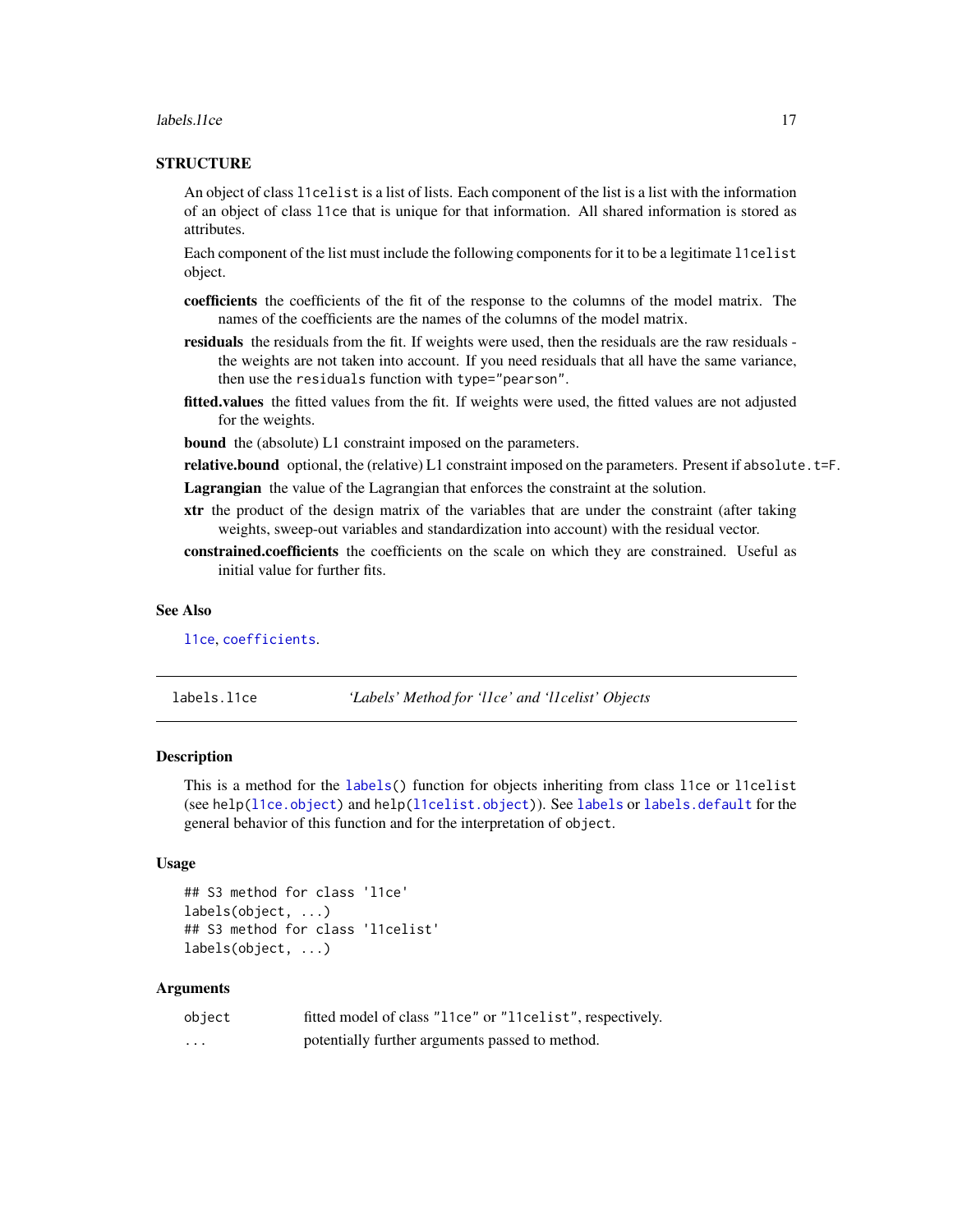<span id="page-17-0"></span>

This is method for formulas of the [merge](#page-0-0) generic function. Here it is support for the function [l1ce](#page-12-1) and not intended to be called directly by users.

#### Usage

## S3 method for class 'formula'  $merge(x, y, ...)$ 

## Arguments

| x, y    | formulas.                                        |
|---------|--------------------------------------------------|
| $\cdot$ | potentially further arguments passed to methods. |

#### Examples

merge(y ~ x1, ~ x2) ## -> y ~ x1 + x2 f2 <- merge(y ~ x1\*x2, z ~ (x2+x4)^3) f. <- merge(y  $\sim$  x1\*x2,  $\sim$  (x2+x4)^3) # no LHS for 2nd term f2 stopi $fnot(f2 == f.)$ 

plot.l1celist *Plot Method for 'l1celist' Objects*

## Description

Plots a l1celist object on the current graphics device.

## Usage

```
## S3 method for class 'l1celist'
plot(x, plot=TRUE, all=TRUE, constrained=FALSE,
              type = "b", xlab = "bounds", ylab = "coeff | bounds", ...)
```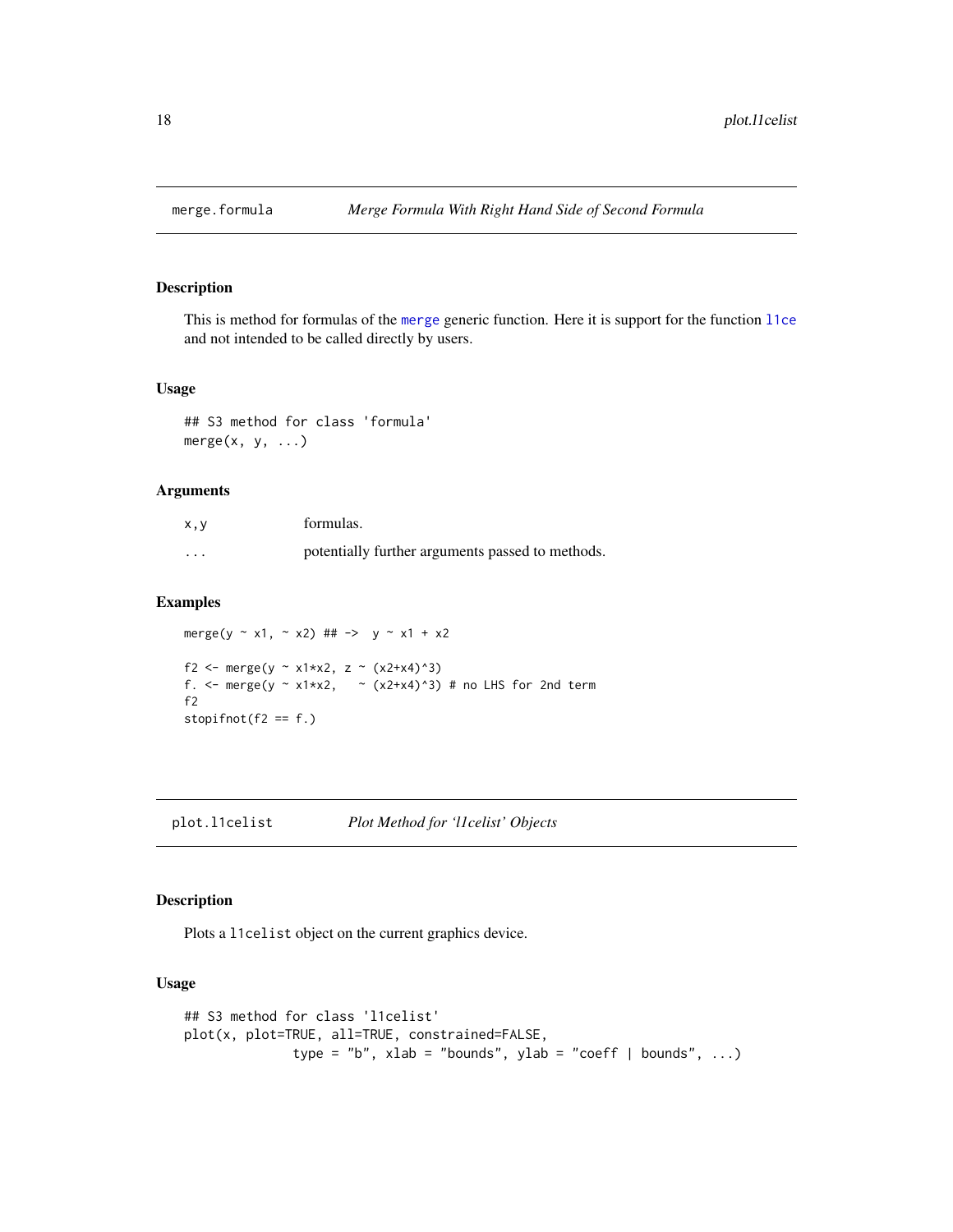## <span id="page-18-0"></span>predict.gl1ce 19

## Arguments

| X.                | fitted model object of class 11 celist.                                                                                                                                              |
|-------------------|--------------------------------------------------------------------------------------------------------------------------------------------------------------------------------------|
| plot              | logical; if TRUE a matplot() of all the coefficients in the list against the relative<br>bound (absolute bound if relative is not present) is plotted. Otherwise no plot is<br>done. |
| all               | logical; if FALSE, then only the non-zero coefficients are returned.                                                                                                                 |
| constrained       | if TRUE then only the coefficients that were constrained are returned.                                                                                                               |
| type, xlab, ylab, |                                                                                                                                                                                      |
|                   | further arguments with useful defaults passed to matplot.                                                                                                                            |

## Value

A matrix with the bound(s) (relative [if used] and absolute), the Lagrangian(s) and coefficints of the fitted model(s).

## Examples

```
data(Prostate)
l1c.P \leftarrow l1ce(lpsa \sim ., Prostate, bound=(1:20)/20)length(l1c.P)# 20 l1ce models
plot(l1c.P)
```
predict.gl1ce *Prediction Method for a 'gl1ce' Object*

## Description

This is a method for the generic function [predict](#page-0-0) for class "gl1ce", typically produced from [gl1ce\(](#page-7-1)). When newdata is missing, the fitted values are extracted, otherwise returns *new* predictions.

## Usage

```
## S3 method for class 'gl1ce'
predict(object, newdata, type=c("link", "response"),
             se.fit = FALSE, ...)
```

| object  | a fitted g11ce object.                                                                                                                                                                                                                                                                                            |
|---------|-------------------------------------------------------------------------------------------------------------------------------------------------------------------------------------------------------------------------------------------------------------------------------------------------------------------|
| newdata | a data frame containing the values at which predictions are required. This ar-<br>gument can be missing, in which case predictions are made at the same values<br>used to compute the object. Only those predictors referred to in the right side of<br>the formula in object need be present by name in newdata. |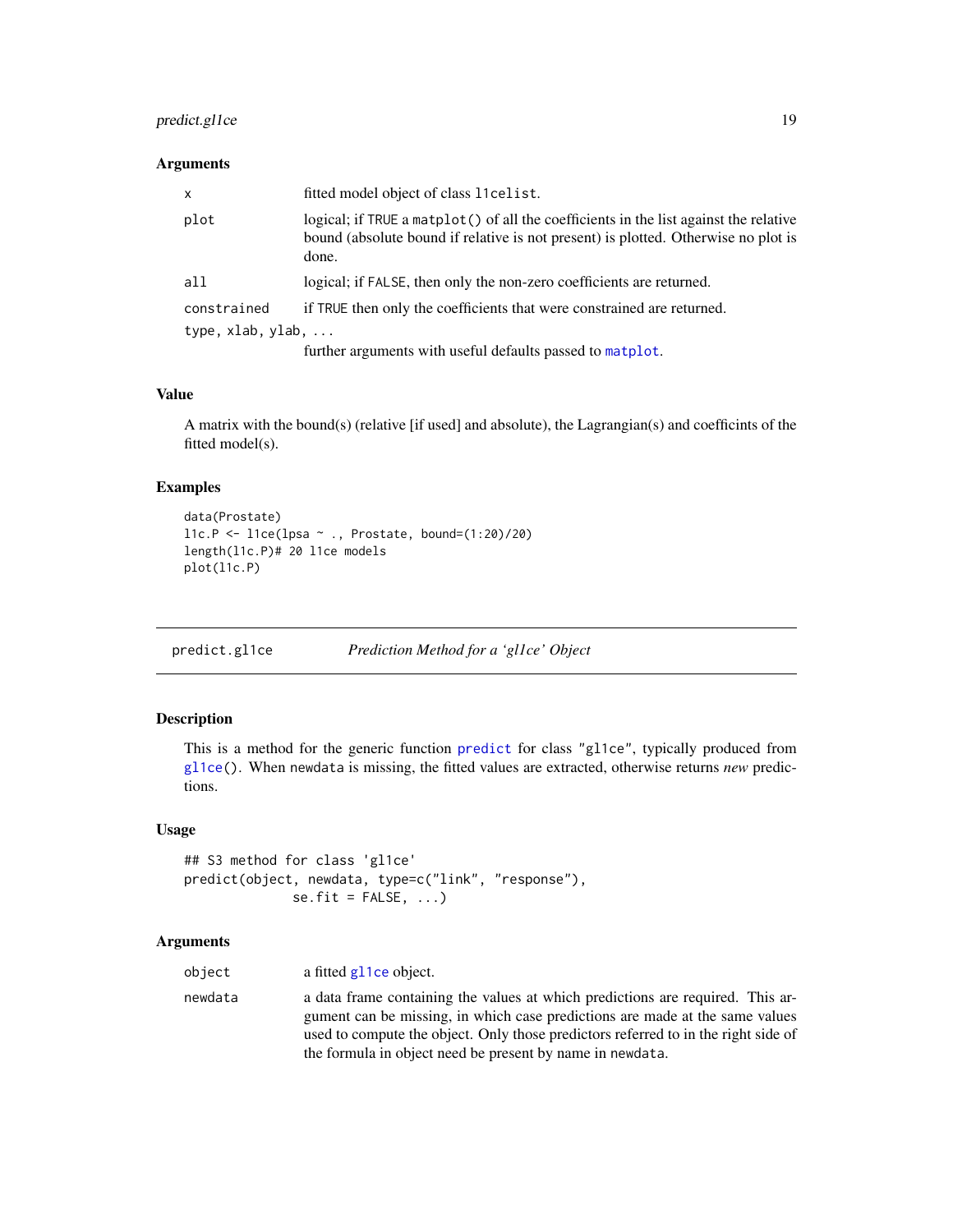<span id="page-19-0"></span>

| type   | type of predictions, with choices "link" (the default), or "response". The default                                                                                                             |
|--------|------------------------------------------------------------------------------------------------------------------------------------------------------------------------------------------------|
|        | produces predictions on the scale of the additive predictors, and with newdata                                                                                                                 |
|        | missing, predict() is simply an extractor function for this component of a                                                                                                                     |
|        | gl1ce object. If "response" is selected, the predictions are on the scale of the<br>response, and are monotone transformations of the additive predictors, using the<br>inverse link function. |
| se.fit | logical indicating if standard errors should be returned as well. Not yet avail-<br>able.                                                                                                      |
| .      | further potential arguments passed to methods.                                                                                                                                                 |
|        |                                                                                                                                                                                                |

#### Value

a vector of predictions.

#### Warning

predict can produce incorrect predictions when the newdata argument is used if the formula in object involves data-dependent transformations, such as poly(Age,3)

or sqrt(Age -min(Age)).

#### Examples

```
## start with
example(gl1ce)
predict(gl1c.E, new = esoph[1:7,])# type 'link'
predict(gl1c.E, new = esoph[1:7,], type = "response")
## identities / consistency checks :
stopifnot(predict(gl1c.E, type = "response") == fitted(gl1c.E),
          all.equal(predict(gl1c.E)[1:7],
                   as.vector(predict(gl1c.E, new = esoph[1:7,]))),
          all.equal(fitted(gl1c.E)[1:7],
                    as.vector(predict(gl1c.E, new = esoph[1:7,], type = "response")))
         )
```
predict.l1ce *Predict Method for 'l1ce' Objects*

## Description

This is a method for the generic function [predict](#page-0-0) for class "l1ce", typically produced from [l1ce\(](#page-12-1)). When newdata is missing, the fitted values are extracted, otherwise returns *new* predictions.

#### Usage

```
## S3 method for class 'l1ce'
predict(object, newdata,
           type = c("response"), se.fit = FALSE, ...)
```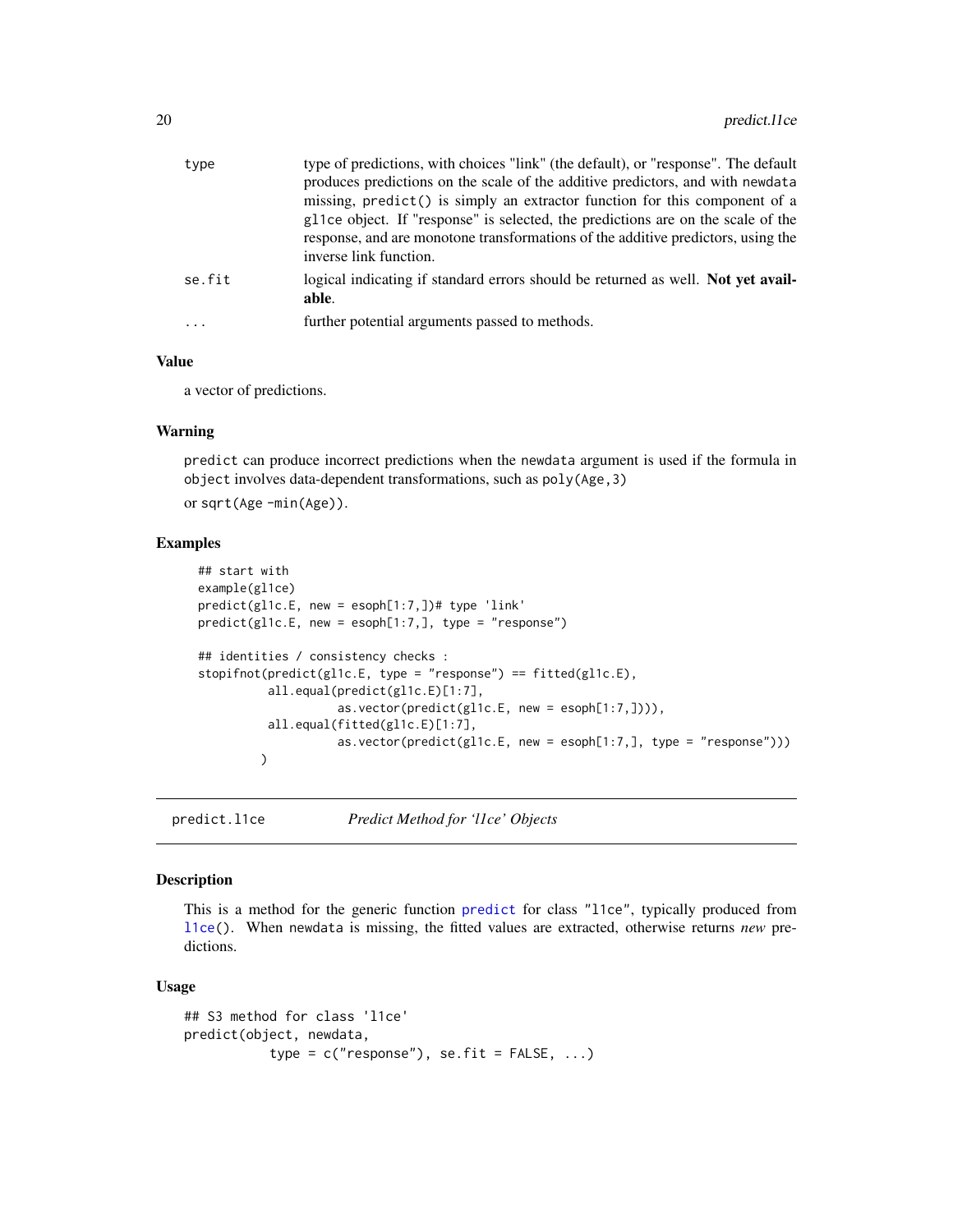#### <span id="page-20-0"></span>print.l1ce 21

#### **Arguments**

| object    | a fitted 11ce object.                                                                                                                                                                                                                                                                                             |
|-----------|-------------------------------------------------------------------------------------------------------------------------------------------------------------------------------------------------------------------------------------------------------------------------------------------------------------------|
| newdata   | a data frame containing the values at which predictions are required. This ar-<br>gument can be missing, in which case predictions are made at the same values<br>used to compute the object. Only those predictors referred to in the right side of<br>the formula in object need be present by name in newdata. |
| type      | currrently only "response".                                                                                                                                                                                                                                                                                       |
| se.fit    | logical indicating if standard errors should be returned as well. Not yet avail-<br>able.                                                                                                                                                                                                                         |
| $\ddotsc$ | further potential arguments passed to methods.                                                                                                                                                                                                                                                                    |

## Value

a vector of predictions.

#### Warning

predict can produce incorrect predictions when the newdata argument is used if the formula in object involves transformations, such as poly(Age,3) or sqrt(Age -min(Age)).

MM: Not sure this is true for R ....

## Examples

```
data(Iowa)
l1c.I \leftarrow l1ce(Yield \sim ., Iowa, bound = 10, absolute.t=TRUE)p10 \leq predict(11c.I, newdata = Iowa[10:19,])stopifnot(all.equal(p10, fitted(l1c.I)[10:19]))
```
print.l1ce *Print Methods for 'l1ce', 'l1celist' and 'gl1ce' Objects*

## Description

These are methods of the generic [print\(](#page-0-0)) function for objects inheriting from class l1ce, l1celist or gl1ce (see help[\(l1ce.object\)](#page-14-1), help[\(l1celist.object\)](#page-15-1) or help[\(gl1ce.object\)](#page-9-1)). See [print](#page-0-0) or [print.default](#page-0-0) for the general behavior of this function.

#### Usage

```
## S3 method for class 'l1ce'
print(x, \ldots)## S3 method for class 'l1celist'
print(x, \ldots)## S3 method for class 'gl1ce'
print(x, \ldots)
```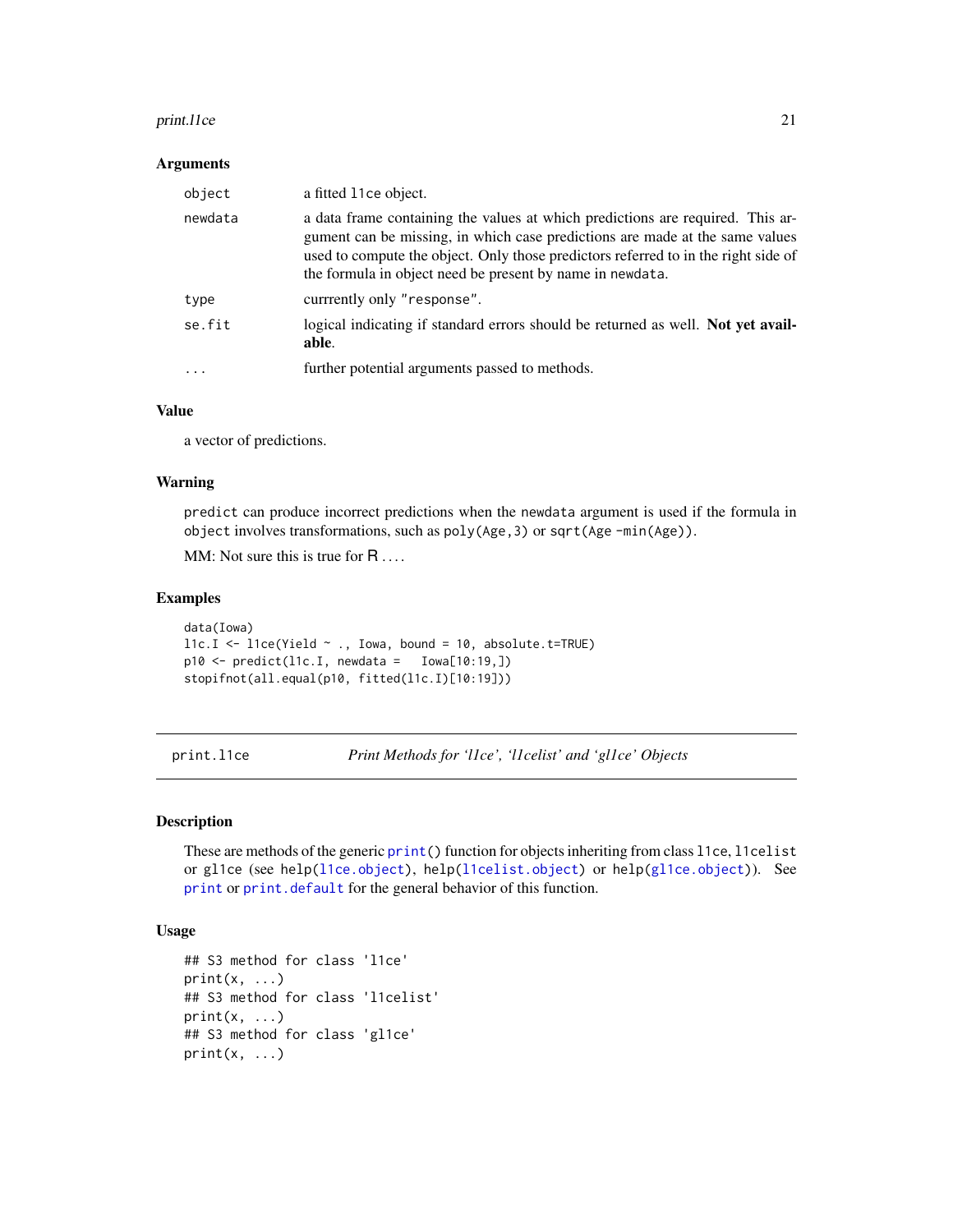#### <span id="page-21-0"></span>Arguments

| $\mathsf{X}$      | fitted model of class "11ce" or "11celist", respectively. |
|-------------------|-----------------------------------------------------------|
| $\cdot\cdot\cdot$ | potentially further arguments passed to method.           |

## Prostate *Prostate Cancer Data*

## Description

These data come from a study that examined the correlation between the level of prostate specific antigen and a number of clinical measures in men who were about to receive a radical prostatectomy. It is data frame with 97 rows and 9 columns.

## Usage

data(Prostate)

#### Format

The data frame has the following components:

lcavol log(cancer volume)

lweight log(prostate weight)

age age

lbph log(benign prostatic hyperplasia amount)

svi seminal vesicle invasion

lcp log(capsular penetration)

gleason Gleason score

pgg45 percentage Gleason scores 4 or 5

lpsa log(prostate specific antigen)

#### Source

Stamey, T.A., Kabalin, J.N., McNeal, J.E., Johnstone, I.M., Freiha, F., Redwine, E.A. and Yang, N. (1989)

Prostate specific antigen in the diagnosis and treatment of adenocarcinoma of the prostate: II. radical prostatectomy treated patients, *Journal of Urology* 141(5), 1076–1083.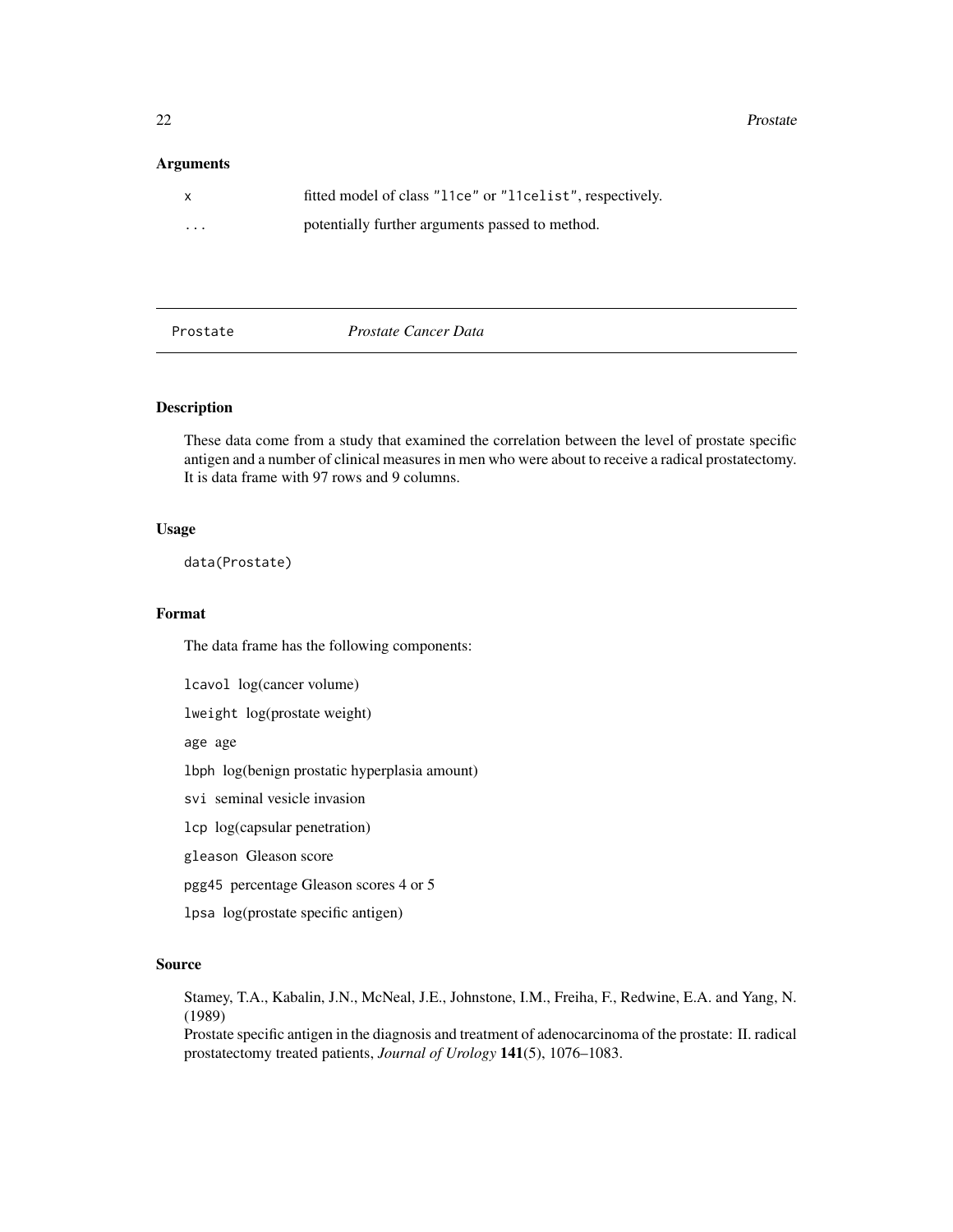#### <span id="page-22-0"></span>qr.rtr.inv 23

#### Examples

```
data(Prostate)
attach(Prostate)
pairs(Prostate, col = 1+svi, pch = gleason - 5,
      main = paste("Prostate data, n = ", nrow(Prostate)))
detach()
l1c.P <- l1ce(lcavol ~ ., data = Prostate)
coef(l1c.P)[coef(l1c.P) != 0] ## only age, lcp, lpsa (+ intercept)
summary(l1c.P)
```
qr.rtr.inv *Reconstruct the Inverse of R'R from a QR Object*

## Description

From a QR object, compute the inverse matrix which is implicitely (but not explicitly!) used to solve the underlying least squares problem.

#### Usage

qr.rtr.inv(qr)

## Arguments

qr \"qr\" object, typically resulting from [qr\(](#page-0-0).).

## Value

The  $p \times p$  matrix  $(R'R)^{-1}$  or equivalently, the inverse of  $X'X$  (i.e.  $t(X)$  %\*% X in R).

## See Also

[qr](#page-0-0), [qr.R](#page-0-0), [backsolve](#page-0-0).

## Examples

```
(h3 <- 1/outer(0:5, 1:3, "+"))
rtr <- qr.rtr.inv(qr(h3))
all.equal(c(rtr %*% 1:3), solve(crossprod(h3), 1:3))
```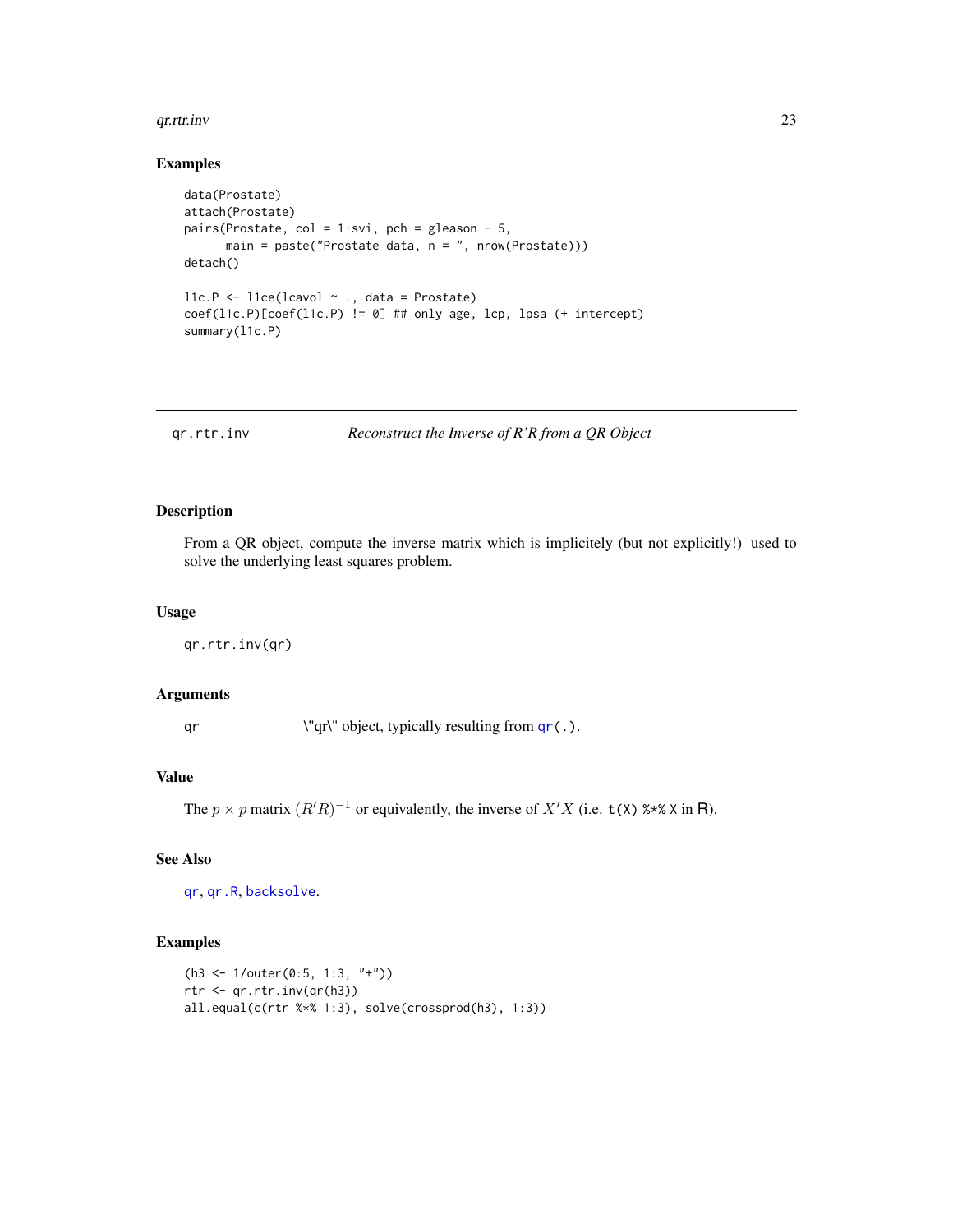<span id="page-23-0"></span>

Computes one of the four types of residuals available for gl1ce objects. This is a method for the function residuals() for objects inheriting from class gl1ce. As several types of residuals are available for gl1ce objects, there is an additional optional argument type.

#### Usage

```
## S3 method for class 'gl1ce'
residuals(object,
      type=c("deviance", "pearson", "working", "response"), ...)
```
## Arguments

| object   | an object inheriting from class g11ce representing a fitted model.                                           |
|----------|--------------------------------------------------------------------------------------------------------------|
| type     | type of residuals, with choices "deviance", "pearson", "working" or "response";<br>the first is the default. |
| $\cdots$ | possibly further arguments (none at the moment).                                                             |

## Value

A numeric vector of residuals. See Statistical Models in S for detailed definitions of each type of residual. The sum of squared deviance residuals add up to the deviance. The pearson residuals are standardized residuals on the scale of the response. The working residuals reside on the object, and are the residuals from the final fit. The response residuals are simply y -fitted(object). The summary() method for gl1ce objects produces deviance residuals. The residuals component of a gl1ce object contains the working residuals.

## References

Chambers, J.M., and Hastie, T.J. (1991). Statistical Models in S, pp. 204–206.

## See Also

[gl1ce](#page-7-1) for examples; [fitted.l1ce](#page-5-2) is used for fitted values.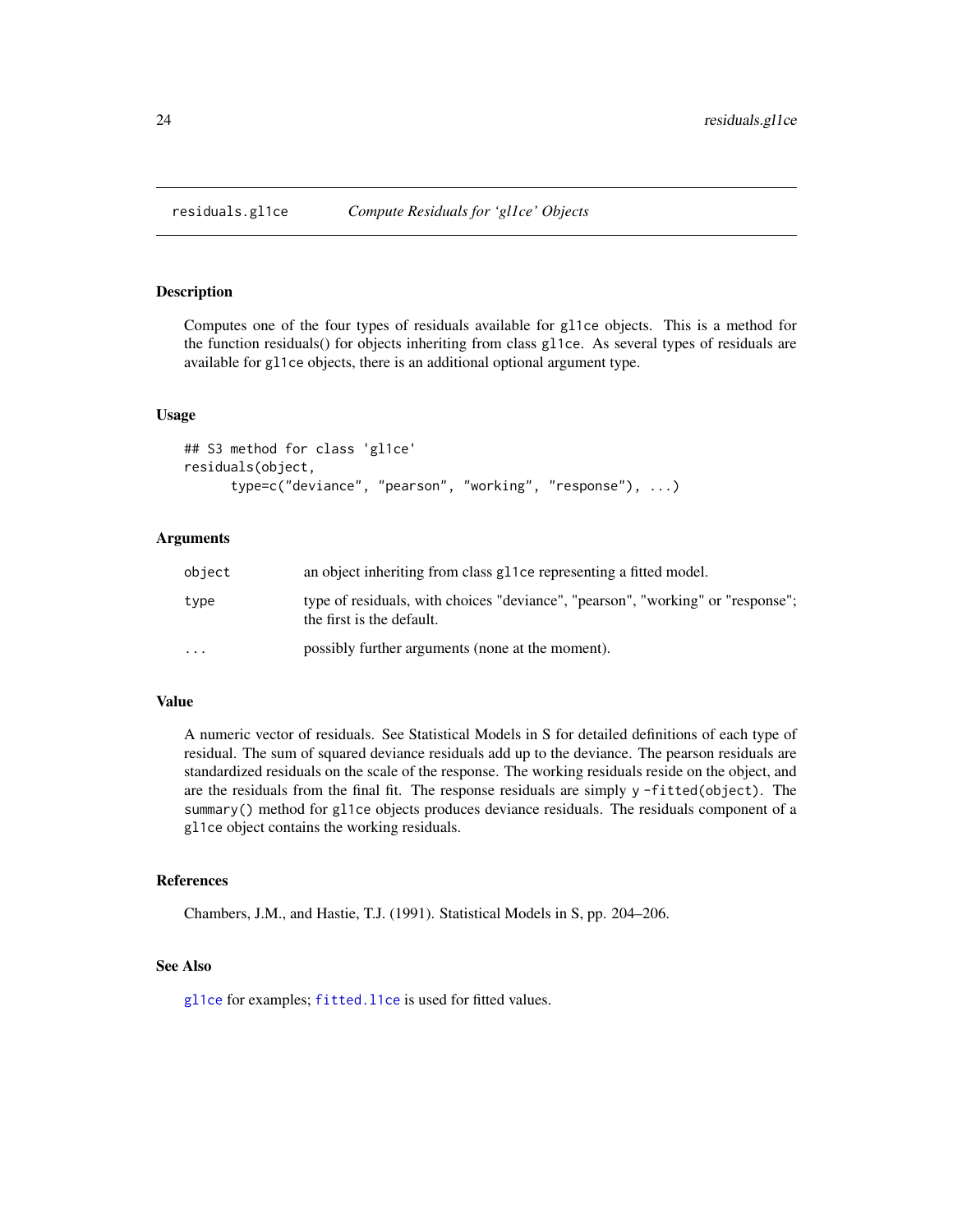<span id="page-24-0"></span>

This is a method for the function [residuals](#page-0-0) for objects inheriting from class l1ce or l1celist (see help[\(l1ce.object\)](#page-14-1) and help[\(l1celist.object\)](#page-15-1)). See [residuals](#page-0-0) for the general behavior of this function and for the interpretation of object and type.

#### Usage

```
## S3 method for class 'l1ce'
residuals(object, type, ...)
## S3 method for class 'l1celist'
residuals(object, type, ...)
```
## Arguments

| object   | an object inheriting from class 11ce representing a fitted model.                                            |
|----------|--------------------------------------------------------------------------------------------------------------|
| type     | type of residuals, with choices "deviance", "pearson", "working" or "response";<br>the first is the default. |
| $\cdots$ | possibly further arguments (none at the moment).                                                             |

| summary.gl1ce | Summary Method for Generalized L1 Constrained Regression Models |  |
|---------------|-----------------------------------------------------------------|--|
|---------------|-----------------------------------------------------------------|--|

## Description

Returns (and prints) a summary list for fitted generalized L1 constrained regression models.

## Usage

```
## S3 method for class 'gl1ce'
summary(object, dispersion = NULL, correlation = FALSE, ...)
## S3 method for class 'summary.gl1ce'
print(x, digits = max(3, getOption("digits") - 3), ...)
```

| object           | fitted g11ce model object. This is assumed to be the result of some fit that pro-<br>duces an object inheriting from the class gl 1 ce, in the sense that the components<br>returned by the glore() function will be available. |
|------------------|---------------------------------------------------------------------------------------------------------------------------------------------------------------------------------------------------------------------------------|
| dispersion       | prescribed dispersion, see summary . glm.                                                                                                                                                                                       |
| correlation      | logical indicating if the correlation matrix should be returned as well.                                                                                                                                                        |
| x                | object of class summary.gl1ce.                                                                                                                                                                                                  |
| digits, $\ldots$ | further arguments for the print method.                                                                                                                                                                                         |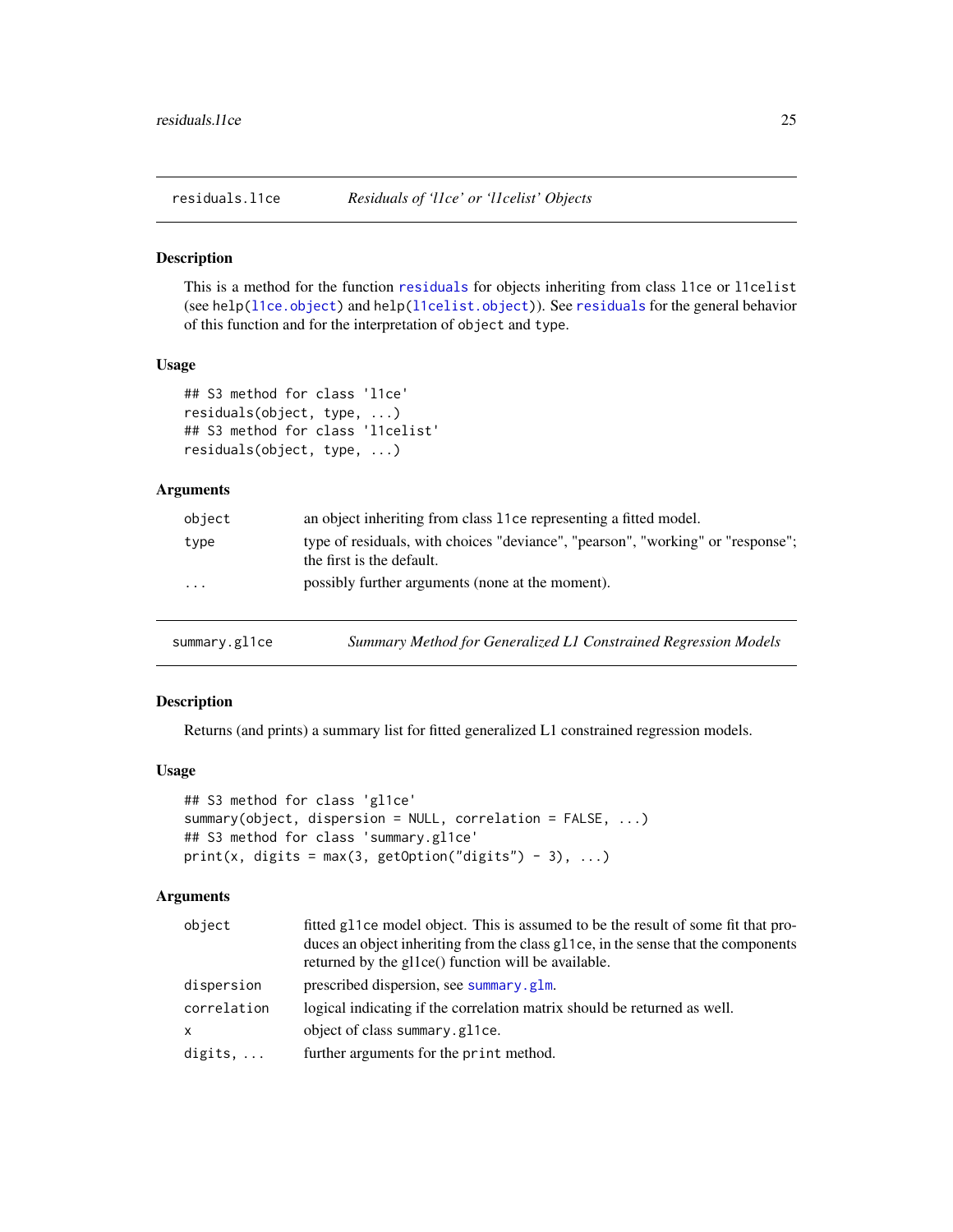## <span id="page-25-0"></span>Details

This function is a method for the generic function summary for class gl1ce. It can be invoked by calling summary for an object of the appropriate class, or directly by calling summary.gl1ce regardless of the class of the object.

### Value

an object of class summary.gl1ce (for which there's a print method). It is basically a list with the following components:

| call         | as contained on object                                                                                      |
|--------------|-------------------------------------------------------------------------------------------------------------|
| residuals    | the deviance residuals, as produced by $residuals(object, type = "deviance").$                              |
| coefficients | the coefficients of the model.                                                                              |
| family       | the family of models to which object belongs, along with the variance and link<br>functions for that model. |
| bound        | the bound used in fitting this model                                                                        |
| Lagrangian   | the Lagrangian of the model                                                                                 |
|              |                                                                                                             |

| summarv.l1ce |  |
|--------------|--|
|              |  |

summary.l1ce *Summary Method for "l1ce" Objects (Regression with L1 Constraint)*

#### Description

Returns a summary list for a regression model with an L1 constraint on the parameters. A null value will be returned if printing is invoked.

#### Usage

```
## S3 method for class 'l1ce'
summary(object, correlation = TRUE,
         type = c("OPT", "Tibshirani"),
         gen.inverse.diag = 0, sigma = NULL, ...)
## S3 method for class 'summary.l1ce'
print(x, digits = max(3, getOption("digits") - 3), ...)
```

| object      | fitted model of class "11ce".                                                                                                       |
|-------------|-------------------------------------------------------------------------------------------------------------------------------------|
| correlation | logical indicating if the correlation matrix for the coefficients should be included<br>in the summary.                             |
| type        | character string specifying whether to use the covariance formula of Osborne,<br>Presnell and Turlach or the formula of Tibshirani. |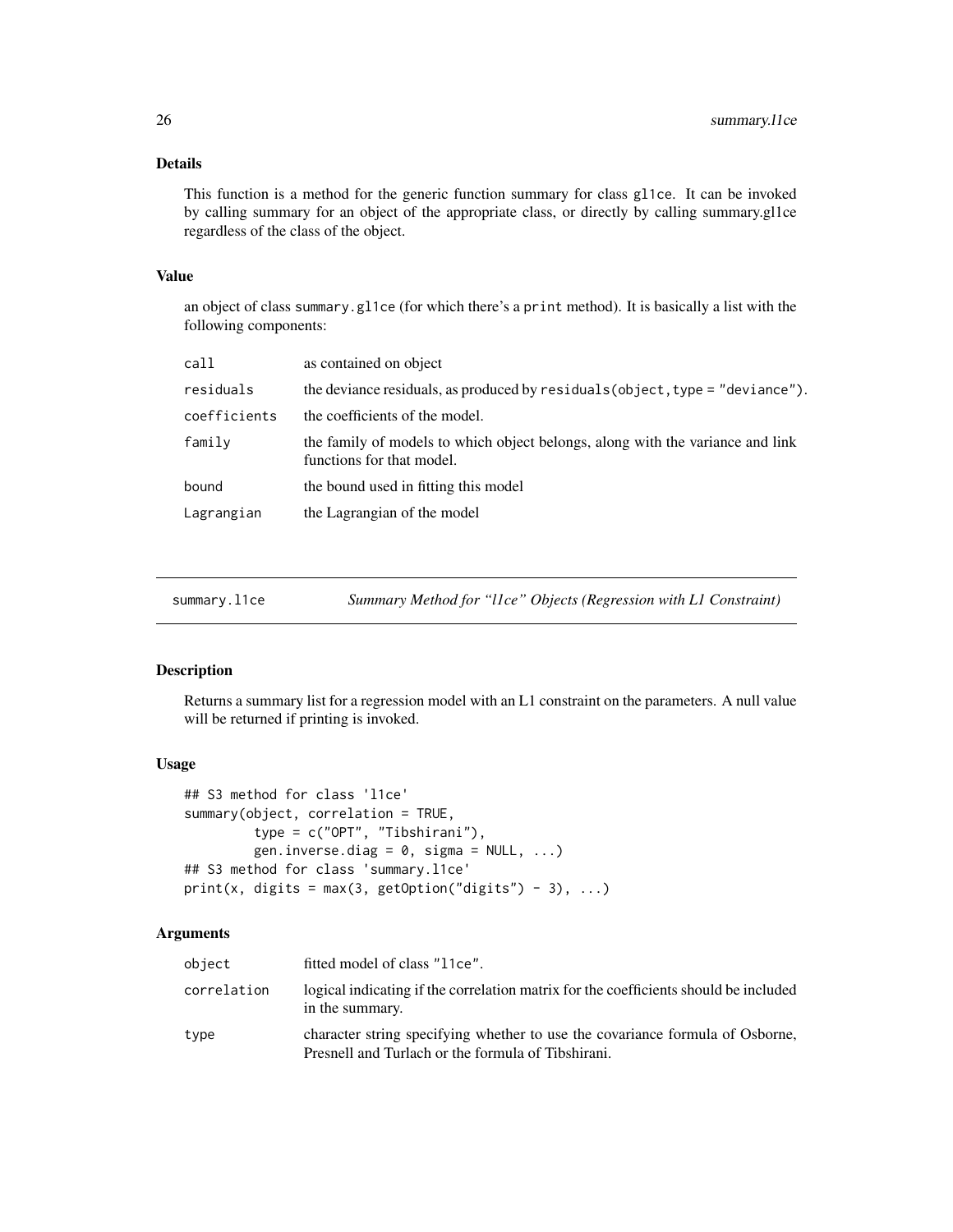## <span id="page-26-0"></span>summary.l1ce 27

| gen.inverse.diag |                                                                                                                                                                     |  |
|------------------|---------------------------------------------------------------------------------------------------------------------------------------------------------------------|--|
|                  | if Tibshirani's formula for the covariance matrix is used, this value is used for                                                                                   |  |
|                  | the diagonal elements of the generalised inverse that appears in the formula that<br>corresponds to parameters estimated to be zero. The default is 0, i.e. use the |  |
|                  | Moore-Penrose inverse. Tibshirani's code uses gen.inverse.diag=1e11.                                                                                                |  |
| sigma            | the residual standard error estimate. If not provided, then it is estimated by the<br>deviance of the model divided by the error degrees of freedom.                |  |
| X                | an R object of class summary. 11ce.                                                                                                                                 |  |
| digits           | number of significant digits to use.                                                                                                                                |  |
| .                | further potential arguments passed to methods.                                                                                                                      |  |

## Details

This function is a method for the generic function [summary\(](#page-0-0)) for class "l1ce". It can be invoked by calling summary(x) for an object x of the appropriate class, or directly by calling summary.  $11ce(x)$ regardless of the class of the object.

## Value

an object of class summary.l1ce (for which there's a print method). It is basically a list with the following components:

| correlation  | the computed correlation coefficient matrix for the coefficients in the model.                                                                                                    |
|--------------|-----------------------------------------------------------------------------------------------------------------------------------------------------------------------------------|
| cov.unscaled | the unscaled covariance matrix; i.e, a matrix such that multiplying it by an es-<br>timate of the error variance produces an estimated covariance matrix for the<br>coefficients. |
| df           | the number of degrees of freedom for the model and for residuals.                                                                                                                 |
| coefficients | a matrix with three columns, containing the coefficients, their standard errors<br>and the corresponding t statistic.                                                             |
| residuals    | the model residuals. These are the weighted residuals if weights were given in<br>the model.                                                                                      |
| sigma        | the residual standard error estimate.                                                                                                                                             |
| terms        | the terms object used in fitting this model.                                                                                                                                      |
| call         | the call object used in fitting this model.                                                                                                                                       |
| bound        | the bound used in fitting this model.                                                                                                                                             |
|              | relative bound the relative bound used in fitting this model (may not be present).                                                                                                |
| Lagrangian   | the Lagrangian of the model.                                                                                                                                                      |

## See Also

[l1ce](#page-12-1), [l1ce.object](#page-14-1), [summary](#page-0-0).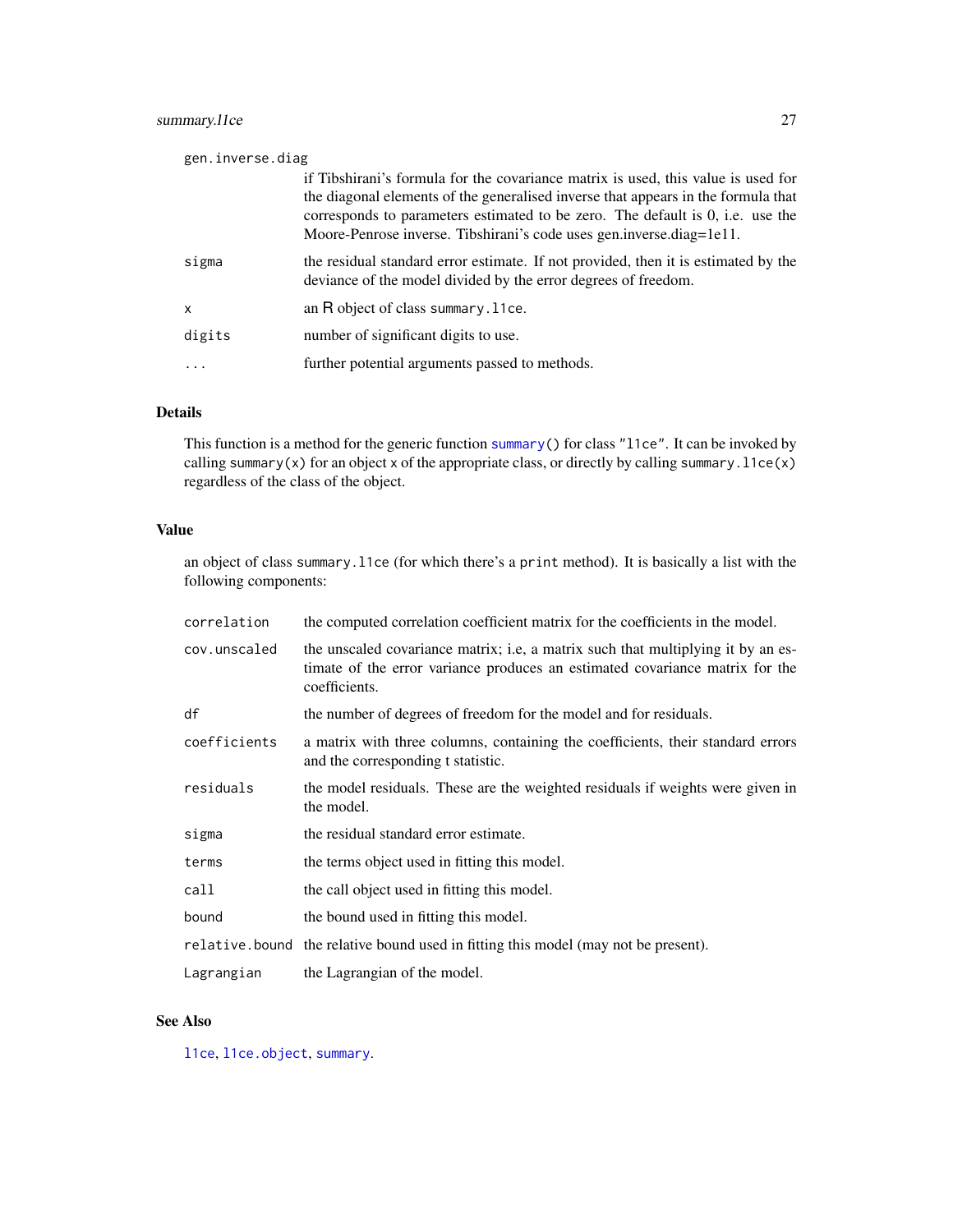#### Examples

```
data(Prostate)
summary(l1ce(lpsa ~ ., Prostate))
# Produces the following output:
## Not run:
Call:
l1ce(formula = lpsa ~ ., data = Prostate)
Residuals:
   Min 1Q Median 3Q Max
-1.636 -0.4119 0.076 0.452 1.83
Coefficients:
           Value Std. Error Z score Pr(>|Z|)
(Intercept) 0.7285 1.3898 0.5242 0.6002
    lcavol 0.4937 0.0919 5.3711 0.0000
   lweight 0.2682 0.1774 1.5115 0.1307
       age 0.0000 0.0111 0.0000 1.0000
      lbph 0.0093 0.0587 0.1581 0.8744
       svi 0.4551 0.2525 1.8023 0.0715
       lcp 0.0000 0.0947 0.0000 1.0000
   gleason 0.0000 0.1685 0.0000 1.0000
     pgg45 0.0002 0.0046 0.0391 0.9688
Residual standard error: 0.7595 on 88.36 degrees of freedom
The relative L1 bound was : 0.5
The absolute L1 bound was : 0.9219925
The Lagrangian for the bound is: 13.05806
Correlation of Coefficients:
       (Intercept) lcavol lweight age lbph svi lcp gleason
lcavol 0.1988
lweight -0.4815 -0.2071
   age -0.3938 -0.0603 -0.0974
  lbph 0.3629 -0.0201 -0.5165 -0.1303
   svi -0.0624 -0.2273 -0.1442 0.0635 0.0648
   lcp 0.0457 -0.4153 0.0598 0.0665 0.0632 -0.3779
gleason -0.7666 -0.2009 0.1163 -0.0774 -0.0617 0.1084 -0.0243
 pgg45 0.4988 0.0956 -0.0380 -0.0630 -0.1111 -0.1921 -0.2935 -0.6526
## End(Not run)
```
<span id="page-27-0"></span> $28$  transfer and  $\alpha$  transfer and  $\alpha$  transfer and  $\alpha$  transfer and  $\alpha$  transfer and  $\alpha$  transfer and  $\alpha$  transfer and  $\alpha$  transfer and  $\alpha$  transfer and  $\alpha$  transfer and  $\alpha$  transfer and  $\alpha$  transfer and  $\alpha$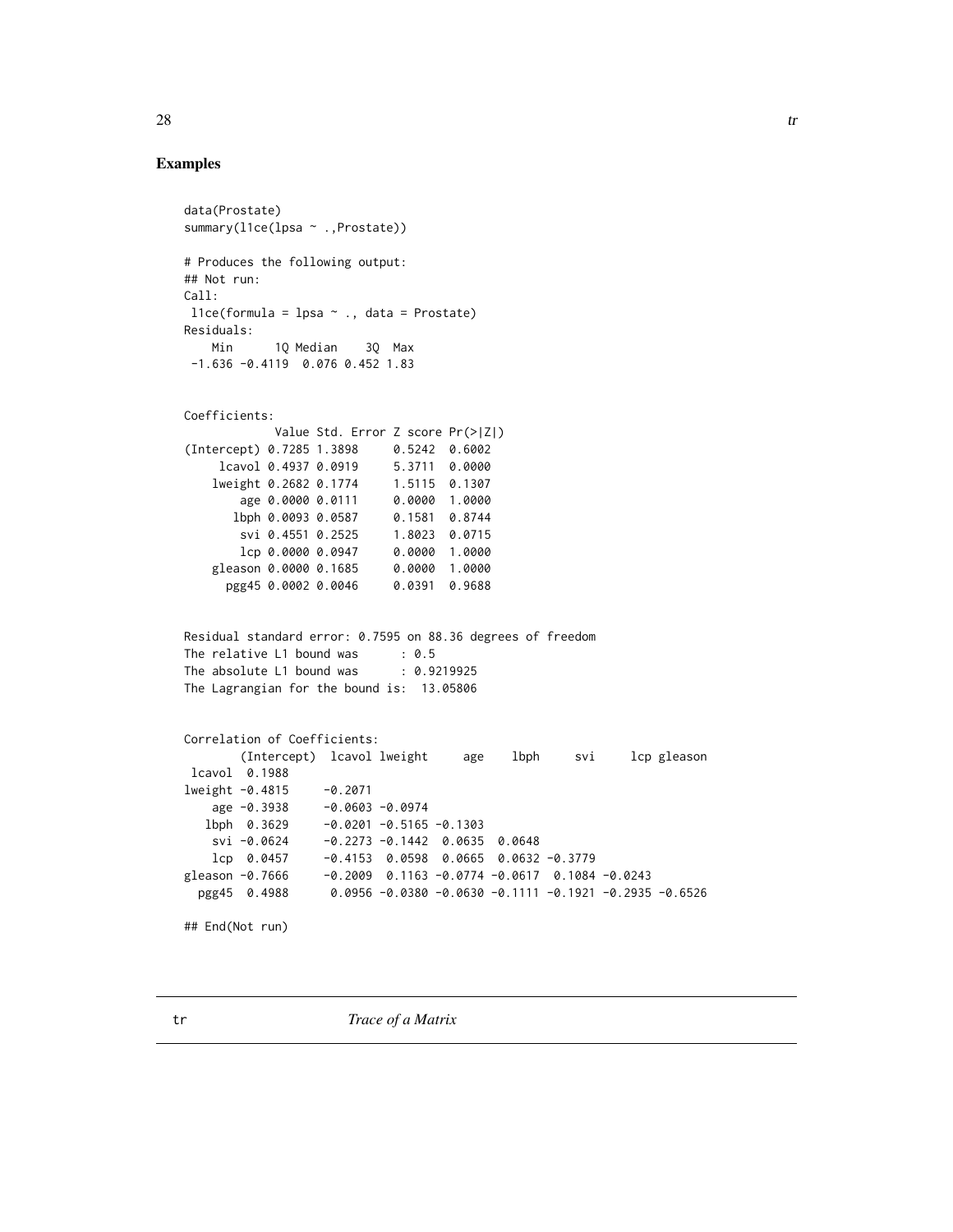#### <span id="page-28-0"></span>vcov.l1ce 29

## Description

Calculates the trace of a matrix

#### Usage

tr(mat)

## Arguments

mat a square matrix.

## Value

The trace of the matrix, i.e. the sum of its diagonal elements, is returned.

## Examples

tr(cbind(1,1:3,4:2)) # 5

vcov.l1ce *Variance-Covariance Matrix of 'l1ce' or 'l1celist' Objects*

## Description

This is a method for the function vcov() for objects inheriting from class l1ce or l1celist (see help[\(l1ce.object\)](#page-14-1) and help[\(l1celist.object\)](#page-15-1)). See [vcov](#page-0-0) for the general behavior of this function.

## Usage

```
## S3 method for class 'l1ce'
vcov(object, type = c("OPT", "Tibshirani"),
    gen.inverse.diag = 0, ...)
## S3 method for class 'l1celist'
vcov(object, type = c("OPT", "Tibshirani"),
   gen.inverse.diag = 0, ...)
```

| object           | an object of class 11ce or 11 celist.                                                                                                                                                                                                                                                                                                   |
|------------------|-----------------------------------------------------------------------------------------------------------------------------------------------------------------------------------------------------------------------------------------------------------------------------------------------------------------------------------------|
| type             | character indicating whether to use the covariance formula of Osborne, Presnell<br>and Turlach or the formula of Tibshirani.                                                                                                                                                                                                            |
| gen.inverse.diag |                                                                                                                                                                                                                                                                                                                                         |
|                  | if Tibshirani's formula for the covariance matrix is used, this value is used for<br>the diagonal elements of the generalised inverse that appears in the formula that<br>corresponds to parameters estimated to be zero. The default is 0, i.e. use the<br>Moore-Penrose inverse. Tibshirani's code uses gen. inverse. $diag = 1e11$ . |
| $\ddots$         | further potential arguments passed to methods.                                                                                                                                                                                                                                                                                          |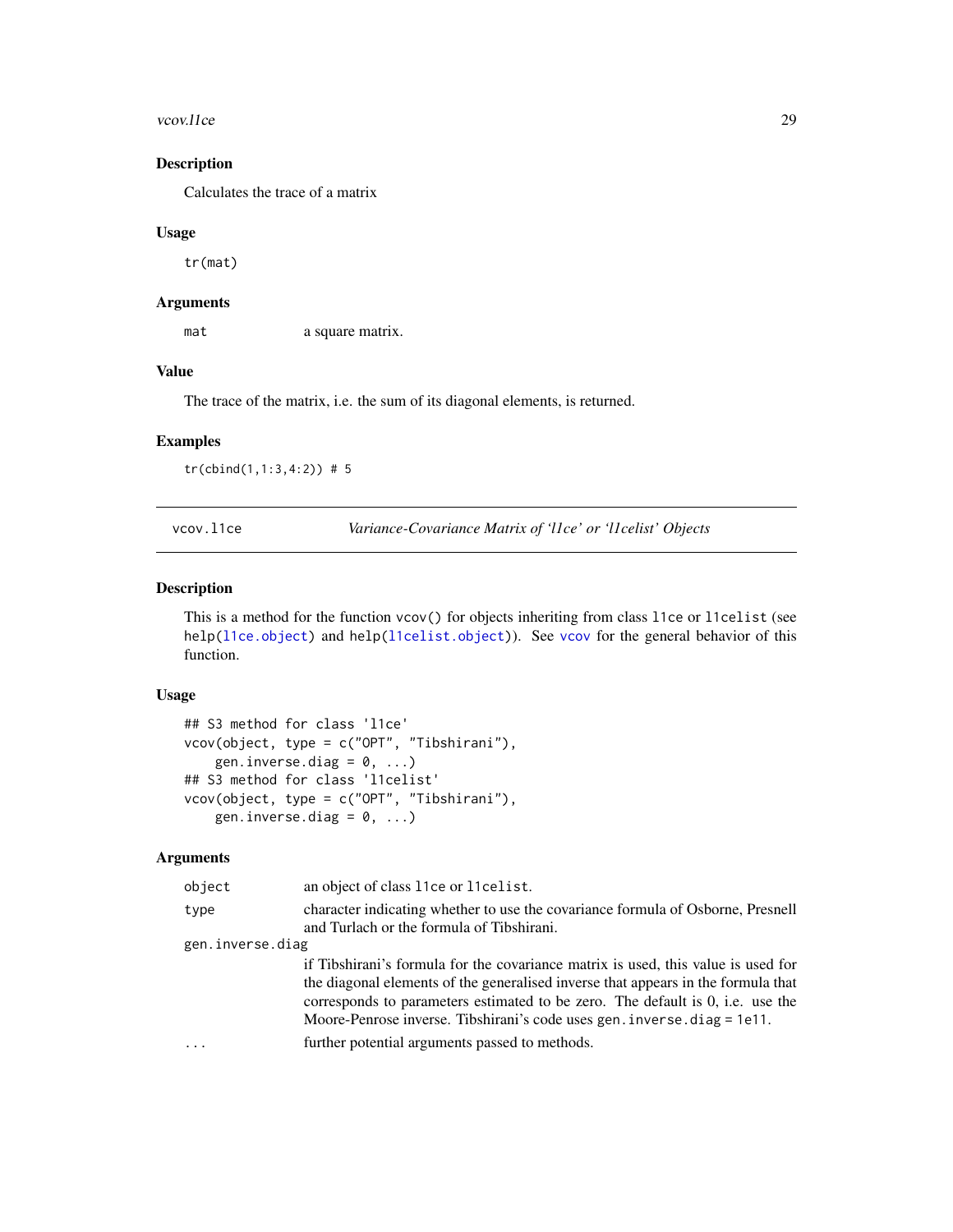# <span id="page-29-0"></span>Index

∗ algebra qr.rtr.inv , [23](#page-22-0) ∗ array qr.rtr.inv , [23](#page-22-0) ∗ classes gl1ce.object,[10](#page-9-0) l1ce.object , [15](#page-14-0) l1celist.object , [16](#page-15-0) ∗ datasets Iowa , [11](#page-10-0) Prostate, [22](#page-21-0) ∗ hplot plot.l1celist , [18](#page-17-0) ∗ manip Extract.l1celist , [5](#page-4-0) ∗ math tr , [28](#page-27-0) ∗ methods gl1ce.object, [10](#page-9-0) l1ce.object , [15](#page-14-0) l1celist.object , [16](#page-15-0) ∗ models coef.l1ce , [3](#page-2-0) coef.l1celist , [4](#page-3-0) deviance.gl1ce , [4](#page-3-0) deviance.l1ce, [5](#page-4-0) fitted.l1ce, [6](#page-5-0) gcv , [6](#page-5-0) gcv.l1ce , [7](#page-6-0) gl1ce, [8](#page-7-0) l1ce , [13](#page-12-0) predict.gl1ce , [19](#page-18-0) predict.l1ce , [20](#page-19-0) residuals.gl1ce , [24](#page-23-0) residuals.l1ce , [25](#page-24-0) summary.gl1ce, [25](#page-24-0) vcov.l1ce , [29](#page-28-0) ∗ optimize gl1ce , [8](#page-7-0)

```
l1ce
, 13
∗ print
    print.l1ce
, 21
∗ regression
    coef.l1ce
,
3
    coef.l1celist
,
4
    8</mark>
    10
    l1ce
, 13
    l1ce.object
, 15
    l1celist.object
, 16
    26
∗ utilities
    aux
,
2
    aux.l1celist
,
3
    is.formula
, 12
    labels.l1ce
, 17
    18</mark>
[.l1celist
(Extract.l1celist
)
,
5
[[.l1celist
(Extract.l1celist
)
,
5
aux
,
2
,
3
aux.l1celist
,
2
,
3
backsolve
, 23
binomial
, 11
coef
,
3
,
4
coef.l1ce
,
3
coef.l1celist
,
4
coefficients
, 11
, 16, 17
data.frame
,
8
deviance
,
4
,
5
deviance.gl1ce
,
4
5</mark>
deviance.l1celist
(deviance.l1ce
)
,
5
Extract
,
5
5
```